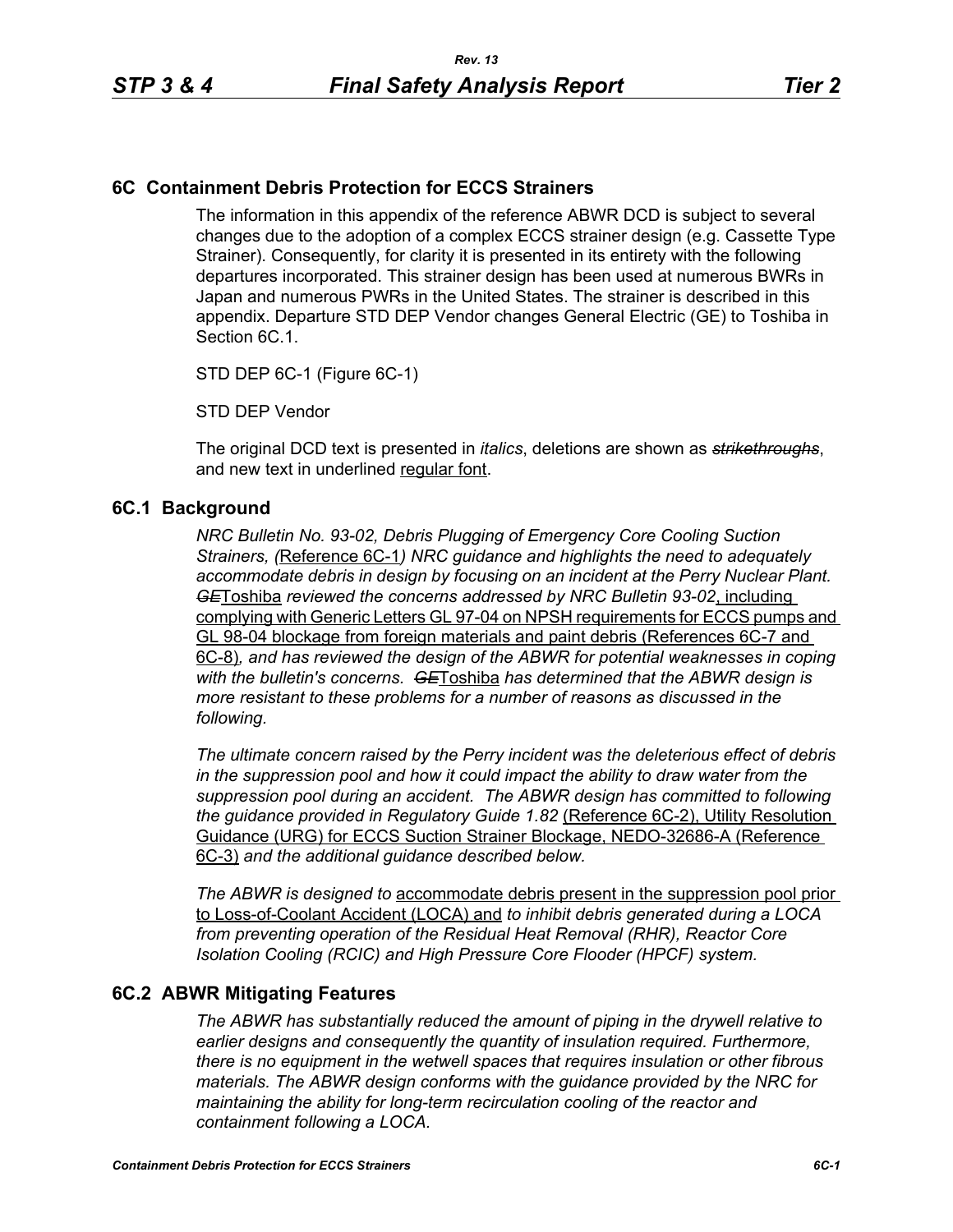*The Perry incident was not the result of a LOCA but rather debris entering the Suppression Pool during normal operation. The arrangement of the drywell and wetwell/wetwell airspace on a Mark III containment (Perry) is significantly different from that utilized in the ABWR design. In the Mark III containment, the areas above the suppression pool water surface (wetwell airspace) are substantially covered by grating with significant quantities of equipment installed in these areas. Access to the wetwell airspace (containment) of a Mark III is allowed during power operations. In contrast, on the ABWR the only connections to the suppression pool are 10 drywell connecting vents (DCVs), and access to the wetwell or drywell during power operations is prohibited. The DCVs will have horizontal steel plates located above the openings that will prevent any material falling in the drywell from directly entering the vertical leg of the DCVs. This arrangement is similar to that used with the Mark II connecting vent pipes. Vertically oriented trash rack construction will be installed around the periphery of the horizontal steel plate to intercept debris. The trash rack design shall allow for adequate flow from the drywell to wetwell. In order for debris to enter the DCV it would*  have to travel horizontally through the trash rack prior to falling into the vertical leg of *the connecting vents. Thus the ABWR is resistant to the transport of debris from the drywell to the wetwell.*

*In the Perry incident, the insulation material acted as sepia to filter suspended solids from the suppression pool water. The Mark I, II, and III containments have all used carbon steel in their suppression pool liners. This results in the buildup of corrosion products in the suppression pool, which settle out at the bottom of the pool until they are stirred up and resuspended in the water following some event (SRV lifting). In contrast, the ABWR liner of the suppression pool is fabricated from stainless steel which significantly lowers the amount of corrosion products which can accumulate at the bottom of the pool.* 

A further mitigating feature for the ABWR is that all thermal insulation installed is reflective metal insulation type (RMI) and the use of fibrous material in the primary containment is prohibited. Use of RMI minimizes the fibrous insulation source term used in the suction strainer design. This is a significant factor in design that reduces the potential suction strainer debris load and further reduces the potential for suction strainer blockage. In addition, inspections will ensure that there is no evidence of excessive build-up of debris around the ECCS suction strainers and any abnormalities that could affect the mechanical functioning of the suction strainers.

*Since the debris in the Perry incident was created by roughing filters on the containment cooling units, a comparison of the key design features of the ABWR is necessary. In the Mark III design more than 1/2 of the containment cooling units are effectively located in the wetwell airspace. For the ABWR there are no cooling fan units in the wetwell air space. Furthermore the design of the ABWR Drywell Cooling Systems does not utilize roughing filters on the intake of the containment cooling units.* 

Temporary filters are used during post construction systems testing in accordance with plant housekeeping and foreign material exclusion procedures further reducing the potential for introducing debris to the suppression pool.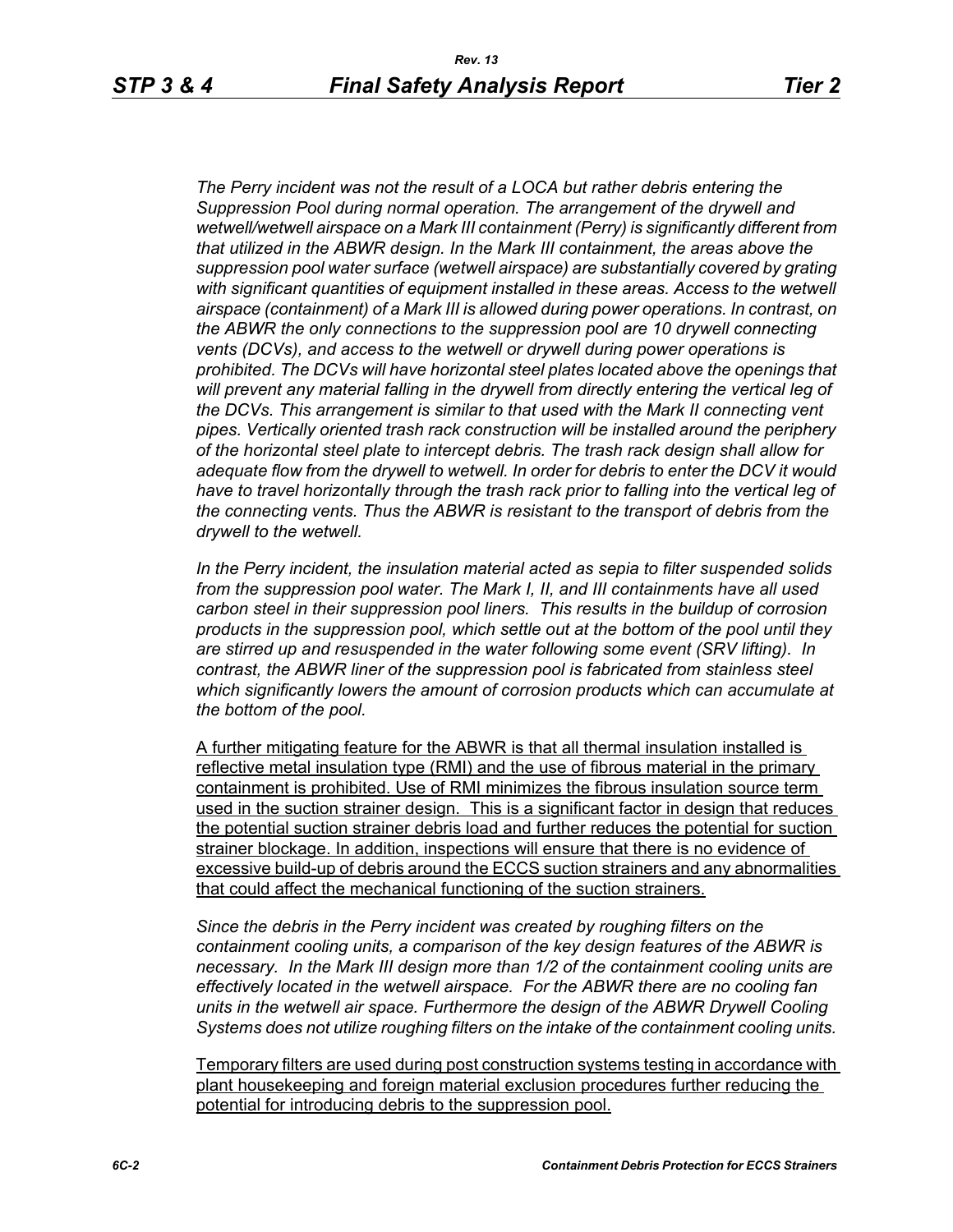*In the event that small quantities of debris enter the suppression pool, the Suppression Pool Cleanup System (SPCU) will remove the debris during normal operation. The SPCU is described in Section 9.5.9 and shown in Figure 9.5-1. The SPCU is designed to provide a continuous cleanup flow of 250 m*3*/h. This flow rate is sufficiently large to effectively maintain the suppression pool water at the required purity* cleanliness*. The SPCU system is intended for continuous operation and the suction pressure of the pump is monitored and provides an alarm on low pressure. Early indication of any deterioration of the suppression pool water quality will be provided if significant quantities of debris were to enter the suppression pool and cause the SPCU strainer to become plugged resulting in a low suction pressure alarm.* 

*The suction strainers* design *at* Perry preceded and *did not meet the current regulatory requirements. The ABWR ECCS suction strainers will utilize a "T" arrangement with conical strainers on the 2 free legs of the "T"* a cassette type strainer design. *This design separates the strainers so that it minimizes the potential for a contiguous mass to block the flow to an ECCS pump.* The design of the strainers will be based on Regulatory Guide 1.82, NUREG/CR-6224 (Reference 6C-4), NUREG/CR-6808 (Reference 6C-5) and the Utility Resolution Guidance, NEDO-32686-A. The cassette type strainer design is based on a set of cassette modules with U-shaped filter pockets attached to the cylindrical outer jacket. Each strainer consists of filter modules, the outer jacket and flange plates on each end of the cylindrical assembly. The filter module is constructed with cassettes which are arranged axially along the strainer axis. One cassette consists of pocket shaped filters which are arranged radially. A cut-away drawing of the strainer is shown in Figure 6C-1. The material used in the cassette type strainer is stainless steel. The cylindrical strainer assemblies are mounted in pairs on piping tees at each ECCS pump suction line. When the ECCS pump operates, the suction flow in the suppression pool runs into all pockets through the outer jacket windows. Each pocket has five flow paths from the inlet through the five perforated walls to the outlet of the pocket towards the cassette strainer. By using the cassettes with the pocket shaped filters, the strainer has an available filter area which is larger per volume than cylindrical and other shaped strainers. The number of cassettes and pockets is adjusted to produce a specific head loss performance for the strainer. To avoid debris clogging the flow restrictions downstream of the strainers, the size of the holes in the perforated sheets is chosen by considering specific flow paths of ECCS equipment and piping (for example, the containment spray nozzle and the ECCS pump seal cooling flow orifices). The strainers will have holes no larger than 2.1 mm.

A key feature in the design of these strainers is to collect debris where velocity is low, since the pressure drop across the debris bed is known to be proportional to the velocity through the bed. This minimizes head loss across the strainer. *The ABWR design also has additional features not utilized in earlier designs that could be used in the highly improbable event that all suppression pool suction strainers were to become plugged. The alternate AC (Alternating Current) independent water addition mode of RHR allows water from the Fire Protection System to be pumped to the vessel and*  sprayed in the wetwell and drywell from diverse water sources to maintain cooling of *the fuel and containment. The wetwell can also be vented at low pressures to assist in cooling the containment.*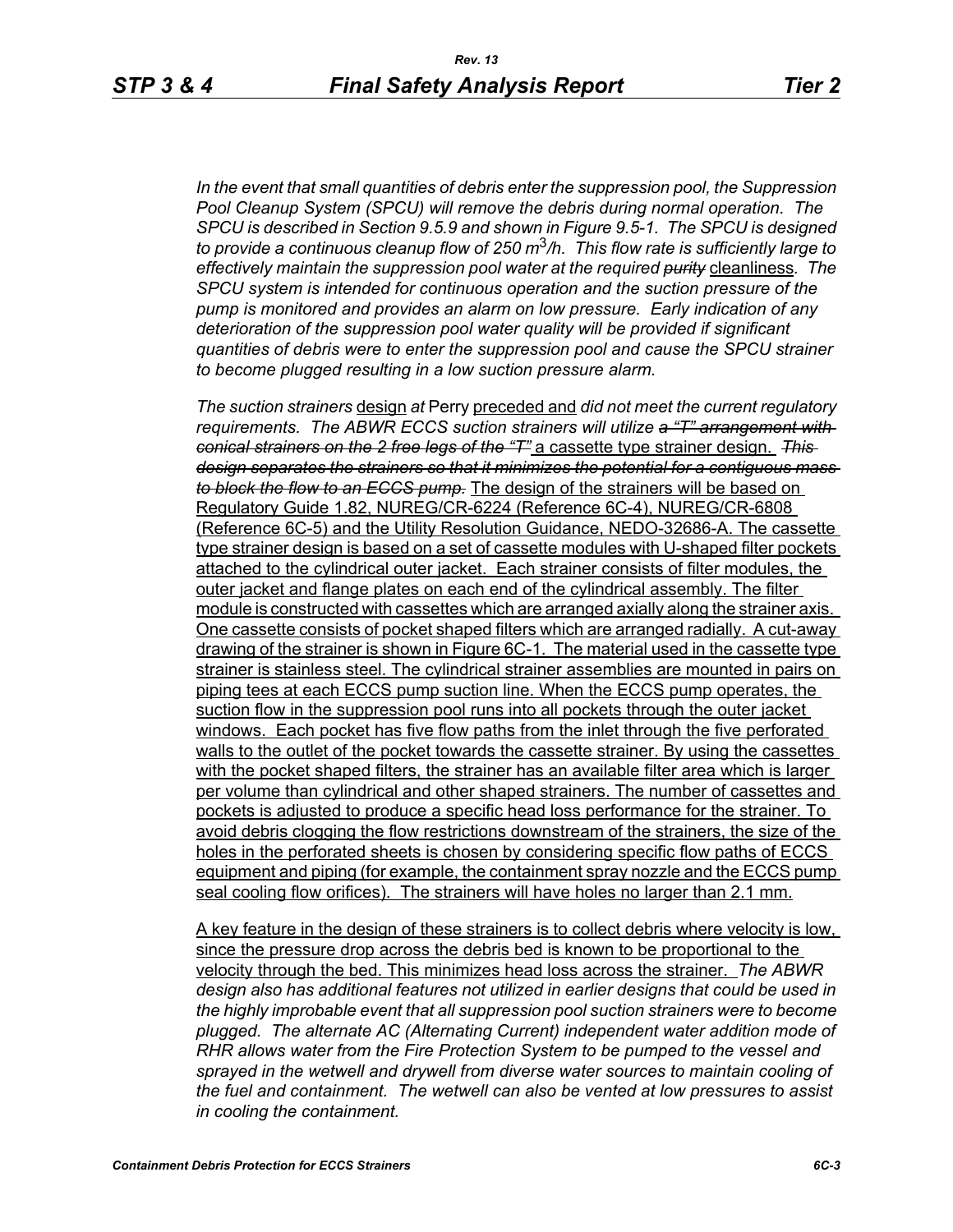#### **6C.3 RG 1.82 Improvement**

*All ECCS strainers will at a minimum be*are *sized to conform with the guidance provided in Reg. Guide 1.82, for the most severe of all postulated breaks.*

*The following clarifying assumptions will also be*are *applied and will take precedence:*

- *(1) The debris generation model will utilize*s *right angle cones acting in both directions;*spherical zones of influence (ZOI) with radii in accordance with the Utility Resolution Guidance, NEDO-32686-A.
- *(2) The amount of* design *insulation debris load* that is *generated will be assumed to be 100% of the insulation in a distance of 3 L/D of the postulated break within the right angle cones including targeted insulation; and* transported to the suppression pool is based on the Utility Resolution Guidance, NEDO-32686-A.
- *(3)* The strainer design is based on the Debris Load Fraction that accumulates on a given strainer for the LOCA case being considered. The debris load fraction is defined as the fraction of the total flow that is attributed to a given strainer.
- *(4) All (100%) of the insulation debris generated will be assumed to be transported to the suppression pool.Transportation of insulation debris to the suppression pool will be in accordance with NEDO-32686-A.*Not Used
- *(5) The debris in the suppression pool will be assumed to remain suspended until it is captured on the surface of a strainer.*
- (6) In addition to the above, 1 cu. ft. of latent fiber is assumed to be suspended in the suppression pool and deposited on the surfaces of the operating strainers.
- (7) Design specifications prohibit aluminum inside primary containment. Despite that prohibition, it is conservatively assumed that there is 4.5 sq. ft. of aluminum in the primary containment. The use of zinc inside primary containment is also prohibited, except for the use of inorganic zinc primer in the qualified coating system. The impact of these assumptions is discussed in Section 6C.3.1.3 on Chemical Effects Debris.

*The sizing of the RHR suction strainers will assume that the insulation debris in the suppression pool is evenly distributed to the 3 pump suctions. The strainer size will be determined based on this amount of insulation debris and then increased by a factor of 3. The flow rate used for calculating the strainer size will be the runout system flow rate.*

Suction strainer sizing criteria is based on meeting NPSH requirements at run out system flow, and the design basis debris load including consideration of chemical effects, in the suppression pool that is considered to accumulate on the suction strainers after a number of pool volume turnovers.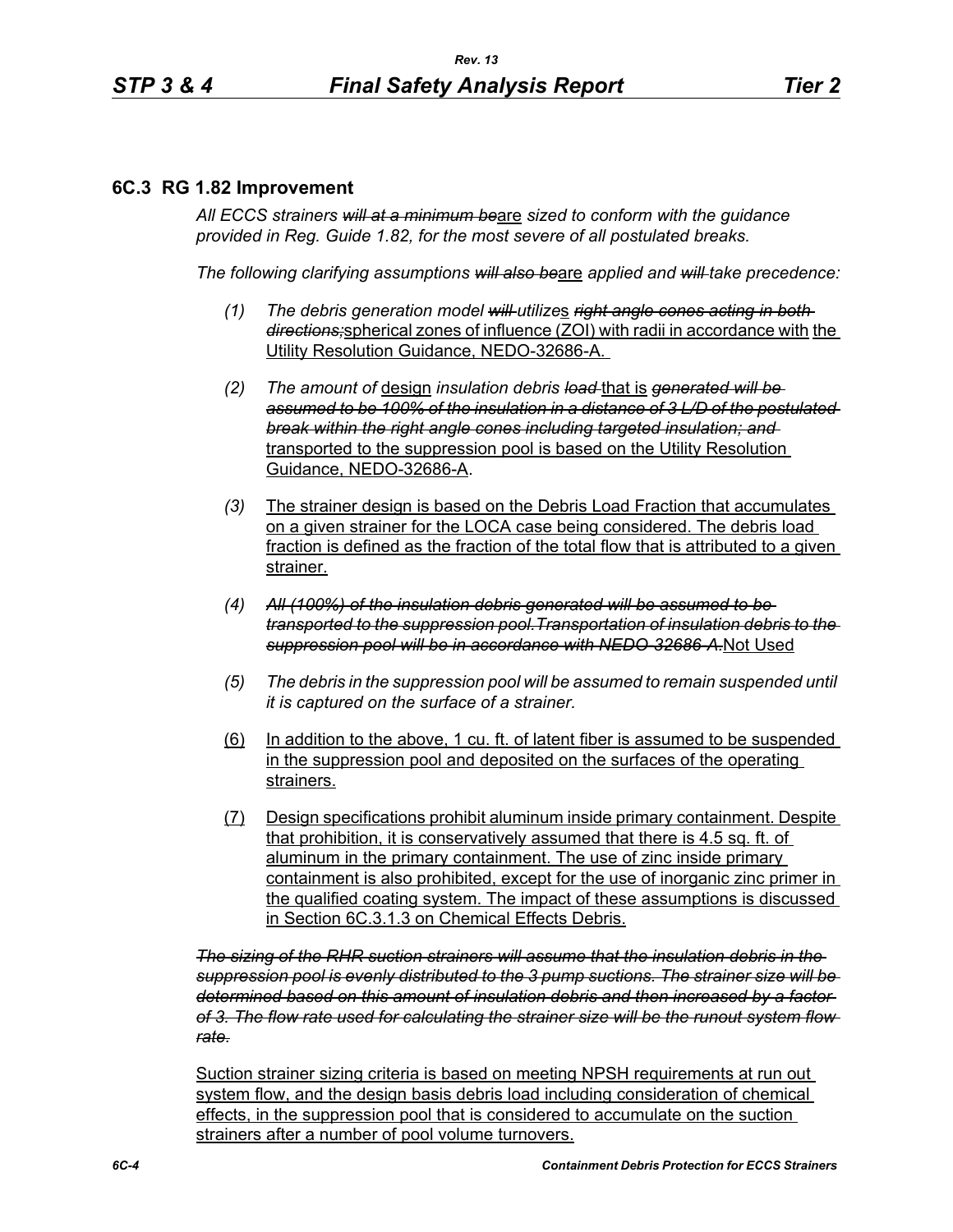*The sizing of the* RHR*, RCIC and HPCF suction strainers will conform to the guidance of Reg Guide 1.82 and will assume* assumes *that* all *the insulation debris in the suppression pool,* including insulation debris, corrosion sludge, dust, dirt, and chemical debris *is proportionally distributed to the pump suctions based on the flow rates of the systems at run out conditions* considering the most limiting system failures*. The strainers available for capturing insulation debris will include 2 RHR suction strainers and a single HPCF or RCIC suction strainer* in accordance with single failure criteria. The assessment of chemical effects is in accordance with RG 1.82, and includes evaluation of the suppression pool post-LOCA chemistry, and evaluation of potentially reactive material in the drywell. Downstream effects of material predicted to pass through the suction strainers will be evaluated in accordance with RG 1.82.

## **6C.3.1 Downstream and Chemical Effects Discussion**

The ABWR design provides reasonable assurance that downstream effects as a result of debris bypassing the strainers will not have a deleterious effect on critical components such as fuel rods, valves and pumps downstream of the suction strainers. The basis of this assurance is provided in the following:

#### **6C.3.1.1 Latent Debris Generation**

Relative to the generation of latent debris, the ABWR contains a number of design features and controls which reduce the likelihood of such debris being generated as compared with operating BWR and PWR plants. Access to the containment during power operation is prohibited as the containment is inerted, thereby eliminating the likelihood of latent debris generation due to work being performed during power operation. In addition, in the unlikely event that latent debris exists in the suppression pool during power operation, the suppression pool cleanup (SPCU) system provides on-going cleanup. This system is run on an intermittent basis during power operation and provides an early indication of any deterioration of the suppression pool water quality. The suction pressure of the SPCU pump is monitored and provides an alarm on low pressure. During refueling outages, when latent debris could be generated by workers inside the containment, temporary filters are used during post-construction systems testing in accordance with plant housekeeping and foreign material exclusion procedures, further reducing the potential for introducing debris to the suppression pool. An operational program for suppression pool cleanliness, documented in accordance with Section 13.4S, provides for periodic inspections of the suppression pool for cleanliness during outage periods. This operational program is described in Subsection 6.2.1.7.1. Maintenance procedures provide procedure steps for removing, at periodic intervals, sediment and floating or sunk debris from the suppression pool that is not removed by the suppression pool cleanup system. Quarterly surveillance tests of Residual Heat Removal (RHR), High Pressure Core Flooder (HPCF), and Reactor Core Isolation Cooling (RCIC) systems provide further assurance that there is no blockage due to debris in the pump suction. Finally, the use of a stainless steel liner in the submerged portion of the ABWR suppression pool as opposed to carbon steel, which has been used in earlier version BWR suppression pools, significantly lowers the amount of corrosion products which can accumulate at the bottom of the suppression pool.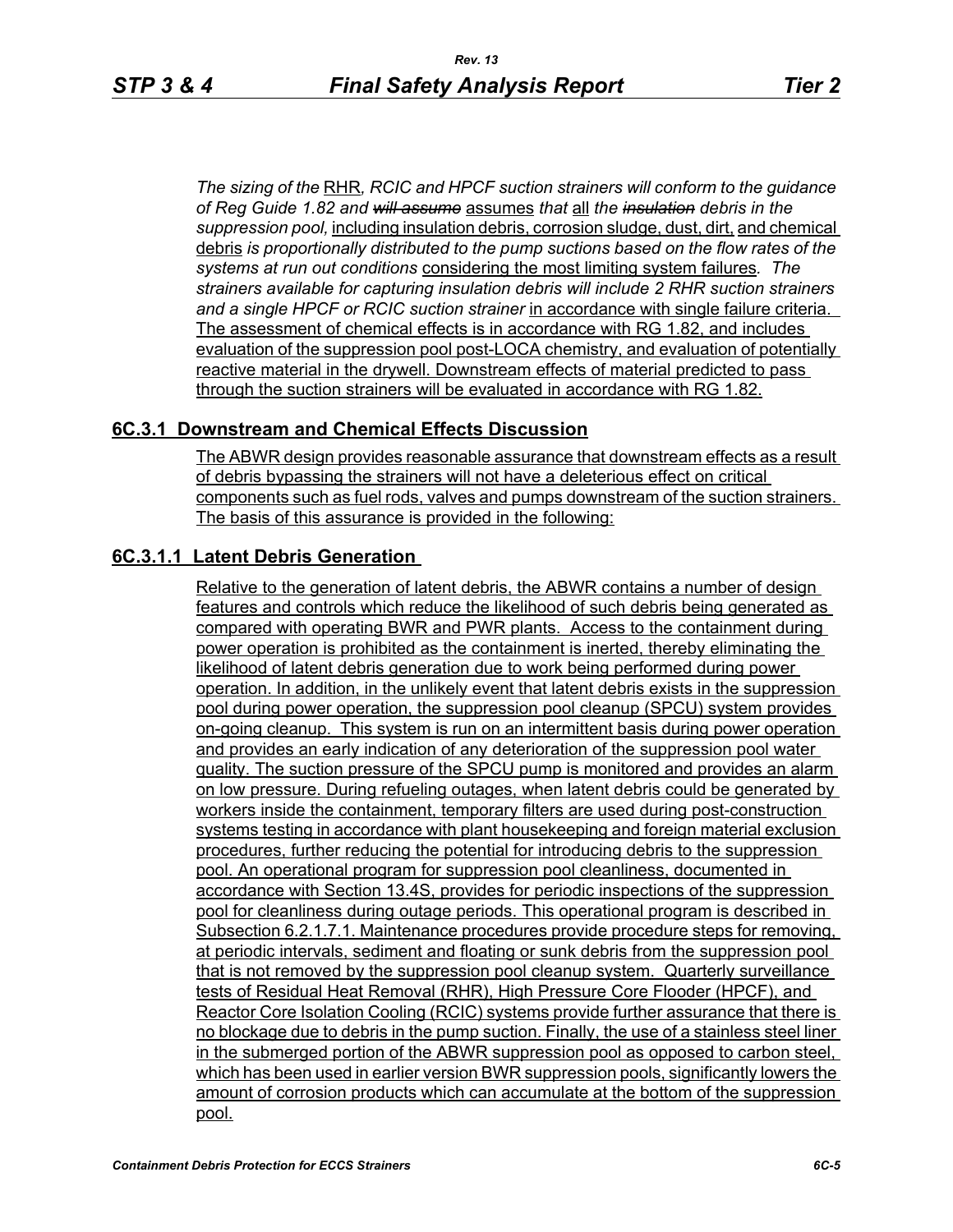# **6C.3.1.2 LOCA-Generated Debris**

Relative to the generation of debris from a postulated pipe break, the ABWR design contains a number of improvements from earlier BWR designs. The elimination of the recirculation piping removes a significant source of insulation debris from the containment and also reduces the likelihood of a large high energy pipe break which could lead to debris generation. All thermal insulation material in the primary containment is a Reflective Metallic Insulation (RMI) design. RMI breaks up into shards most of which are too large to pass through the ECCS suction strainers which have a maximum 2.1 mm (1/12 inch) hole size. Furthermore, the use of fibrous and calcium silicate materials in the primary containment is prohibited. With regard to LOCAgenerated miscellaneous debris, the design minimizes the potential for such debris by specifying secure restraints, such as high tensile strength aircraft cable or specially designed bands, to secure equipment ID tags onto components located inside containment.

## **6C.3.1.3 Chemical Effects Debris**

The primary containment will not contain reactive materials such as aluminum, phosphates, or calcium silicate, and minimizes zinc by prohibiting it except for a small amount in inorganic primers. In addition, the Suppression Pool Cleanliness program (Subsection 6.2.1.7.1) ensures that quantities of latent debris, which might include aluminum or fiber, are kept to a minimum. A solubility calculation indicates that more than 4.5 square feet of latent aluminum would have to be present in the suppression pool to form aluminum precipitates under bounding conditions post-LOCA. Ensuring that there is less than 4.5 square feet of latent aluminum is within the capability of the containment cleanliness program.

The evaluation of the 4.5 square feet of latent aluminum considered formation of aluminum oxyhydroxide under bounding pH and temperature conditions during the 30 day post-LOCA period. Additionally, formation of sodium aluminum silicate was considered due to potential exposure to concrete during the 30-day post-LOCA period. A surface area of 302 ft $\frac{2}{5}$  of exposed concrete was postulated based on URG assumptions about failed qualified coatings on surfaces of walls and flooring that could be within the zone of influence of the break. (For the purpose of quantifying failed coatings (vs. exposed concrete), the URG doubled the 302 ft<sup>2</sup> to account for coatings on components, supports and structural steel that might also be within the ZOI.)

Evaluations of corrosion products from the postulated 4.5 square feet of latent aluminum conclude there would be no significant precipitation of the corrosion products due to the solubility of these corrosion products in the suppression pool. However, for conservatism, the downstream effects on fuel evaluation assumes that the small quantity of aluminum oxyhydroxide and sodium aluminum silicate predicted to form during the 30-day post LOCA period will not remain in solution.

The only form of zinc allowed inside primary containment is the inorganic zinc (IOZ) primer used in the qualified coatings system. The URG (Reference 6C-3) conservatively assumes that 604 square feet of qualified coatings are destroyed during the LOCA, which results in 47 pounds of IOZ. Analyses of the destroyed zinc primer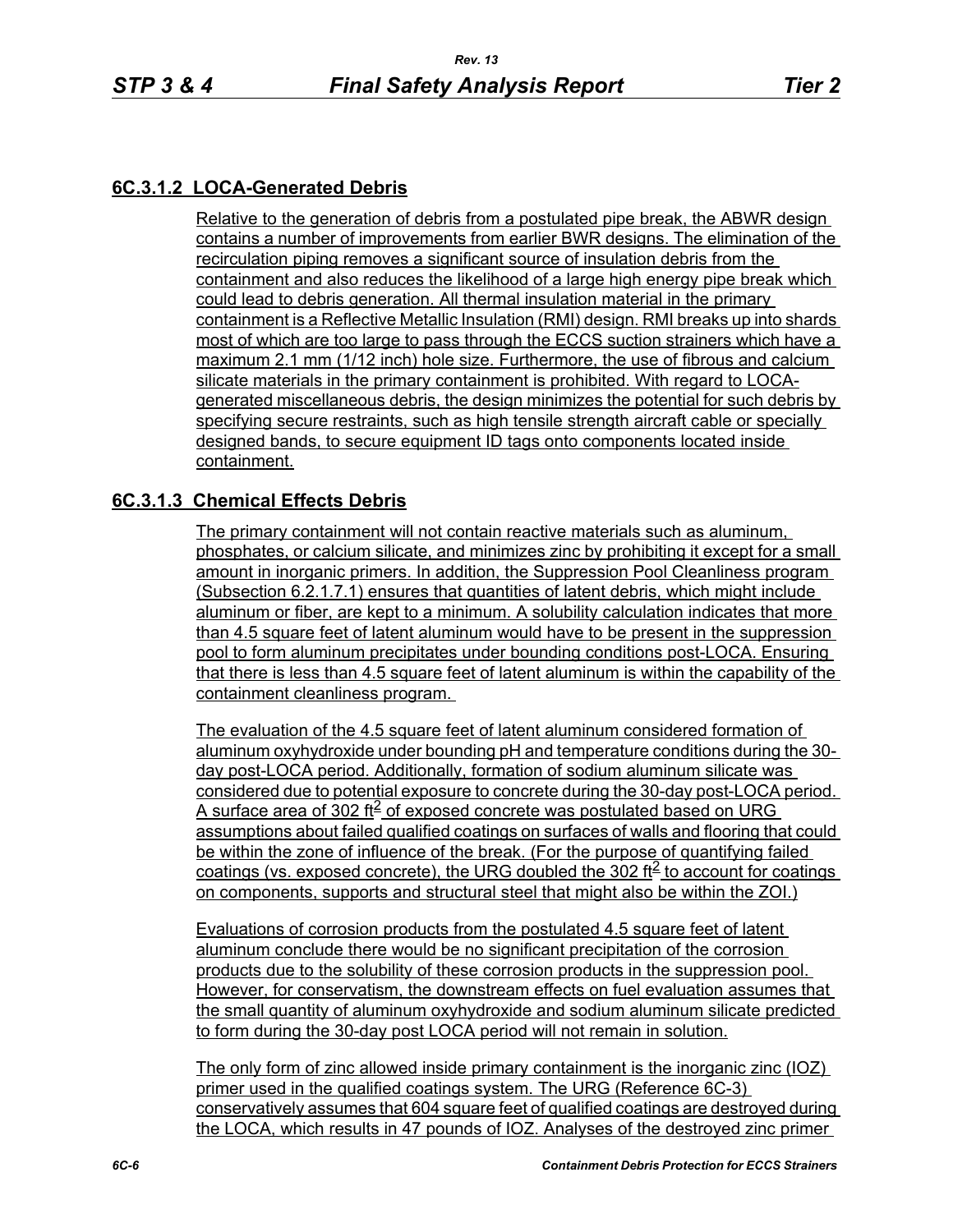determined that a maximum of 58.6 pounds of corrosion product (in the form of zinc oxide) would result from the over 20,000 square feet of zinc surface area (based on 10 micron spheres), and this zinc corrosion product will conservatively be assumed to be non-particulate in the evaluation of downstream effects on fuel.

## **6C.3.1.4 Debris Transport**

The ABWR contains design features which reduce the transport of accident-generated debris to the suction strainers. The wetwell, which is the chamber in direct contact with the suppression pool, is largely empty with the only significant components/structures being an access tunnel, a grated catwalk and the Safety Relief Valve (SRV) discharge piping. There are no normal operating high energy piping systems in the wetwell which could break and lead to debris generation. The high energy piping in the ABWR, which consists largely of the main steam, Reactor Water Cleanup (RWCU) system, and feedwater piping under normal operating conditions, is located in the upper drywell area. Any debris which is generated by a break in these systems would need to pass through a circuitous route involving any one of the ten drywell connecting vents (DCVs) and then through any one of the thirty horizontal vents before reaching the suppression pool. The DCVs have horizontal steel plates located above the openings that prevent any material falling in the drywell from directly entering the vertical leg of the DCVs. A vertically oriented trash rack is installed around the periphery of the horizontal steel plate to intercept debris. In order for debris to enter the DCV, it would have to travel horizontally through the trash rack prior to falling into the vertical leg of the connecting vents. Thus, the ABWR is resistant to the transport of debris from the drywell to the wetwell.

## **6C.3.1.5 Suction Strainer Design**

In addition to these mitigating features, the downstream effects are reduced by the suction strainers themselves. The strainers are designed to protect the ECCS pumps to allow them to function long-term after an accident. As a result, they are designed so that 100% of the ECCS flow is routed through them and filtered such that particles 2.1 mm or larger are captured by the strainer. The strainers meet the requirements of Revision 3 of Regulatory Guide 1.82.

## **6C.3.1.6 Diversity of ECCS Delivery Locations to the Core**

The ABWR has diversification of ECCS delivery points which helps to reduce the consequences of downstream blockage. Two HPCF systems deliver coolant to the region above (at the outlet of) the core. One LPCF system provides coolant through one of the feed water lines. The RCIC system delivers coolant to the other feedwater line. Two LPCF systems deliver coolant through separate spargers into the outer annulus region. Should any blockage occur in the lower core region, such as the fuel inlet, which could limit the effectiveness of systems like RHR, the HPCF will still be effective at providing cooling water because it delivers water through spargers located above the core.

Calculations have been performed indicating that even in the highly unlikely event of a complete blockage of the inlet of the fuel assembly and with minimal bypass flow,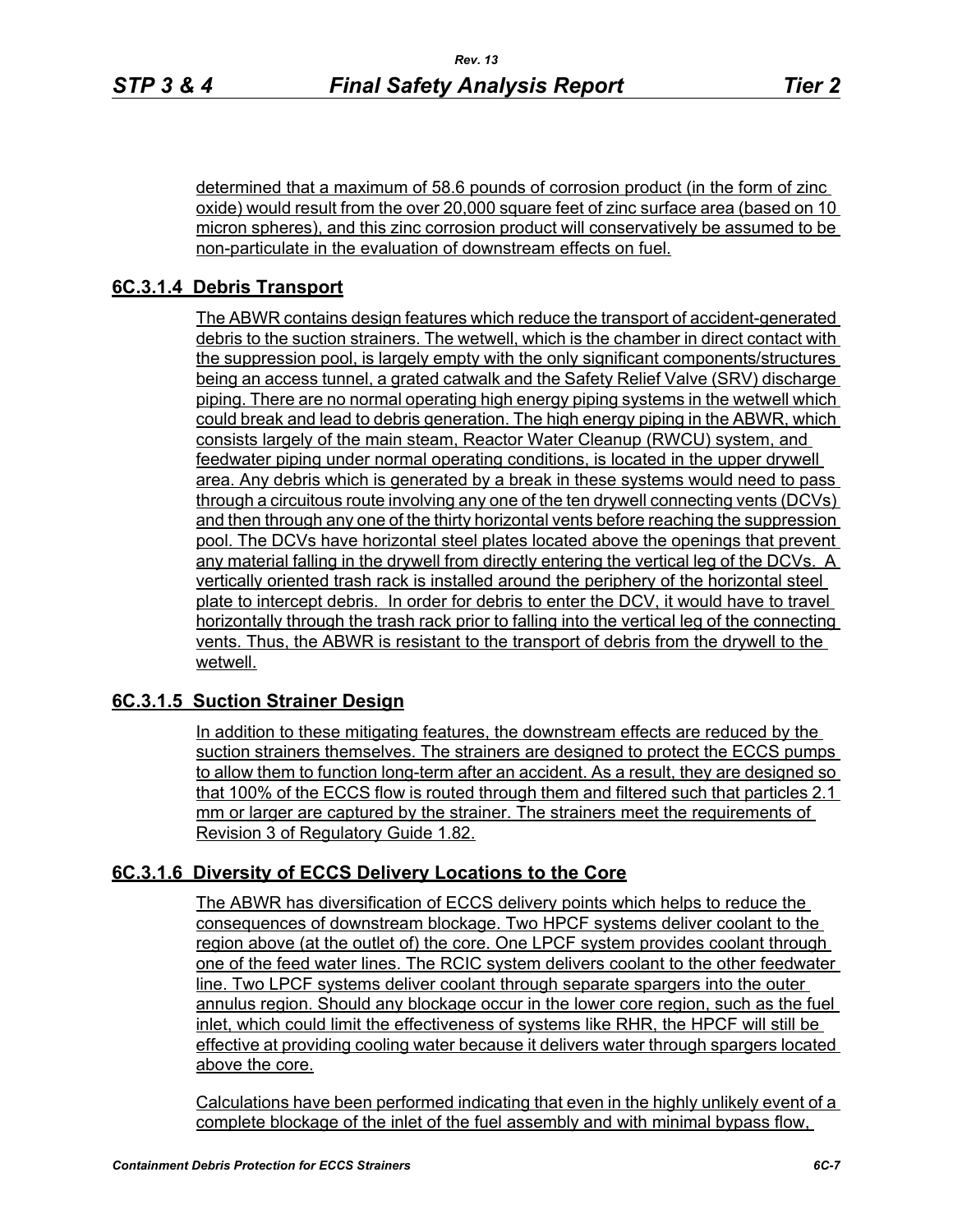sufficient flow would be provided from above the core by the HPCF to cool the fuel assemblies.

# **6C.3.1.7 Fuel Assembly Bypass Flow**

The ABWR is designed to provide for fuel assembly bypass flow to cool the control rods between fuel assemblies. The bypass flow is upstream of the fuel assembly tie plate and any integral debris filter. Calculations have shown that even in the highly unlikely event that a fuel assembly were to block completely, this bypass flow is sufficient to cool the fuel assemblies. Because this bypass hole size is much larger than the strainer hole size, it is highly unlikely to plug. The bypass flow paths, however, were not credited in the analysis that developed the test acceptance criteria for the fuel tests.

## **6C.3.1.8 Related Tests**

Preliminary data from testing conducted by Westinghouse (WEC) to resolve GSI-191 has not identified any coagulation of particulate debris until after fiber is introduced to the flow stream. Blockage of small clearances in downstream components is not likely for the downstream components due to the small amount of assumed latent fiber. Regarding acceptance criteria for blockage of small clearances, it is noted that there should be no or minimal fiber downstream of the suction strainers because the only fiber potentially inside primary containment (latent loose debris) is not likely to be degraded during the pipe break and small enough to pass through the 2.1 mm diameter holes in the cassette type suction strainers. For conservatism, however, all of the latent fiber assumed to be in containment (1 cu. ft.) will be assumed to be destroyed fibrous insulation small enough to all pass through the ECCS suction strainers.

# **6C.3.1.9 Downstream Fuel Effects Test**

For the initial fuel load, a downstream effects test for the fuel is performed to ensure that small debris passing through the suction strainers does not impair the flow to the core. The detailed test procedure will be provided to the NRC at least six months prior to performing the test and will reflect industry experience with performance of such tests, for example consideration of fuel assembly geometry, debris addition and test protocol, number of tests, and provisions for assessing test variability (COM 6C-2). The following discusses the test plan, the analysis basis, and the debris assumptions used in this test.

## **6C.3.1.9.1 Analysis**

## **6C.3.1.9.1.1 Introduction**

An analysis determines the acceptable level of blockage in the fuel by LOCA generated debris which bypasses the ECCS suction strainer. This analysis ensures that the long term core cooling per Criterion 5 of 10CFR50.46 is maintained, the calculated peak clad temperature is maintained at an acceptably low value, and decay heat is removed for an extended period of time required by the long-lived radioactivity remaining in the core. Potential deposition of particulate, chemical effects and fibrous debris on the fuel and its impact on the heat transfer from the cladding is also included in the evaluation.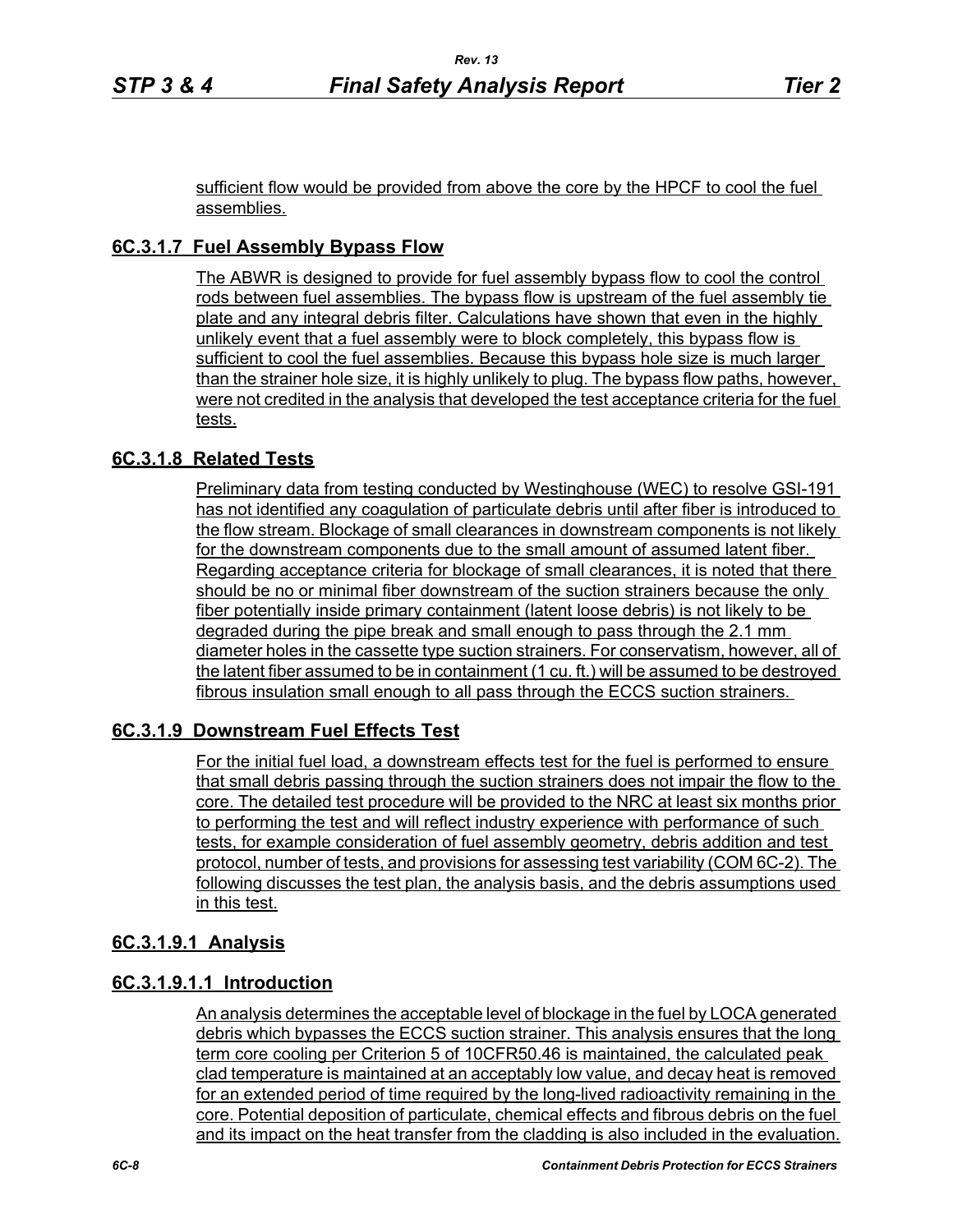The results of the analysis are used to determine the acceptance criteria for the downstream fuel effects test, to be performed at least 18 months prior to initial fuel load.

## **6C.3.1.9.1.2 Analysis Approach**

Although the diversification of ECCS delivery points (injection into the top of the core by the High Pressure Core Flooders and injection into the downcomer by the Low Pressure Core Flooder and Reactor Core Isolation Cooling) helps reduce the consequences of a blockage in the fuel assembly, for this analysis it is assumed that all the debris is delivered to the bottom of the core and therefore, passes through the fuel inlet, which is the most likely place for blockage to occur.

The analysis is performed for a feedwater line break for the following reasons. Following the break and after the blowdown is complete, the water level in the downcomer rises to the feedwater line (i.e. the break elevation). At that point, all the excess flow from the Low Pressure Core Flooder (LPCF) or Reactor Core Isolation Cooling (RCIC), not injected into the core will flow out through the break. The flow rate into the core is dependent upon the natural circulation head of colder water in the downcomer and the hotter water and two-phase mixture in the core region. As the core inlet begins to block, the core flow rate decreases. A steam line break, being at a higher elevation, will produce a higher natural circulation flow and therefore is less limiting than a feedwater line break for establishing the pressure drop limit at the fuel inlet.

For this analysis, the flow area at the fuel inlet is reduced to simulate blockage of the inlet. All bypass flow paths are assumed to be blocked. The reduced flow area at the core inlet decreases the core inlet flow rate and increases the core inlet differential pressure (DP). The minimum flow area is determined to ensure that no point in the core experiences significant cladding heat-up, measured by ensuring that the void fraction at the top of the active fuel, on average remains < 0.95. The corresponding hydraulic loss at the core inlet is the parameter monitored and used as the acceptance criterion in the test.

Conservative values of the nodal power peaking and pin-to-pin peaking factors for the hot assembly are chosen to place the hot rod at the Thermal Mechanical Operating Limit (TMOL). A core power corresponding to a decay heat at 5 minutes after shutdown is assumed as the debris accumulates at the inlet and increases the hydraulic resistance. This core power corresponding to decay heat at 5 minutes is conservatively kept constant thereafter. For the reasons stated below, blockage sufficient to reduce core cooling within 5 minutes is not likely:

 The core and the upper plenum retain significant inventory during the blowdown. The void fraction in the upper plenum remains below 1.0. Therefore, additional water injected into the core before a quasi-steady state is established is minimal (i.e., the level in the downcomer increases to the FW line). After the quasi-steady state is achieved, the injection into the core is limited by the natural circulation head and core boil off.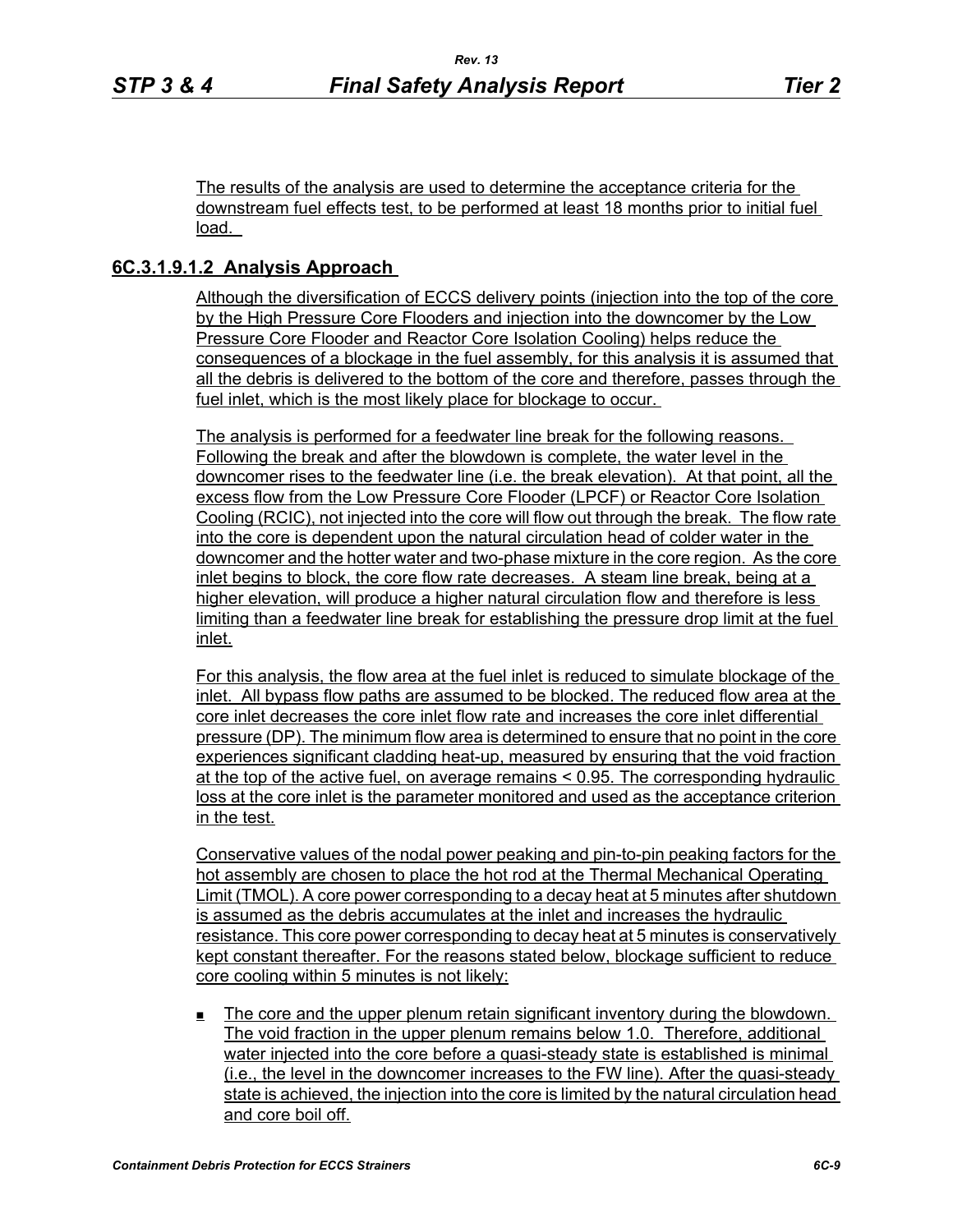- $\blacksquare$  The debris laden flow from the suppression pool will be injected into the vessel only after the initial inventory of the ECCS piping, which is clean, is swept and injected into the vessel. Therefore, any suppression pool water will be further diluted by this clean initial injection.
- Although not credited in this analysis, the HPCF pumps (and RCIC) initially inject from the condensate storage tank (CST), which is a clean source of water. The LPCF pumps do not start injection until after 2 minutes.

In addition, a parametric study is performed to determine the effect of fouling caused by deposition of particulate, fibrous and chemical effects debris on the cladding. The level of initial fouling on the cladding is increased to represent the effect of deposition of debris on the cladding.

#### **6C.3.1.9.1.3 Analysis Results**

An analysis was performed to compare the core inlet DP, flow rate and void fractions for the cases with no blockage and with blockage resulting in an increase of the hydraulic resistance of the fuel inlet. The analysis results demonstrate that despite a very high level of hydraulic resistance, sufficient flow remains available to the core to ensure that the core void fraction both in the hot assembly and average assembly remain < 0.95.

In the ABWR design, the peak cladding temperature (PCT) occurs very early in the transient during the Reactor Internal Pumps (RIPs) coastdown phase, before ECCS injection occurs. Therefore, the PCT remains unaffected after the RIP coastdown by the subsequent blockage at the fuel inlet because the cladding temperature is maintained low (near the saturation temperature) as the core void fraction, both in the hot and average assemblies, is maintained below 0.95. The low fuel clad temperature also ensures that cladding oxidation does not occur in the long term cooling phase of the accident.

A study was performed on the effects of debris fouling on clad temperature. Normal clad fouling varies between 0.0-10.0μm, and this was increased to a uniform 30μm. This increase resulted in a maximum increase in clad temperature of 30°C.

In accordance with Westinghouse BWR LOCA methodology, the thickness of the "crud" layer is calculated. Assuming all the debris generated is deposited evenly over the fuel, it would generate a layer <15 μm thick. The layer includes fiber and chemical deposits. Additionally, all of the particulates except RMI shards were assumed to be deposited on the fuel surface as additional crud. A sensitivity study was performed in which a uniform 30 μm layer was applied along the length of the fuel. A 30 μm layer is conservative and accounts for normal fouling (<10 μm) and pre-existing cladding oxidation, in addition to the crud buildup from debris. This increased fouling layer was shown to cause a 30 degree increase in clad temperature at the time of Peak Clad Temperature (~5 seconds). However, this increase does not apply to the peak clad temperature (PCT), because, in all cases, the PCT occurs within seconds of the LOCA initiation and it would take several minutes for debris to begin to reach the fuel. Any increase in cladding temperature caused by debris occurs well after the initial PCT and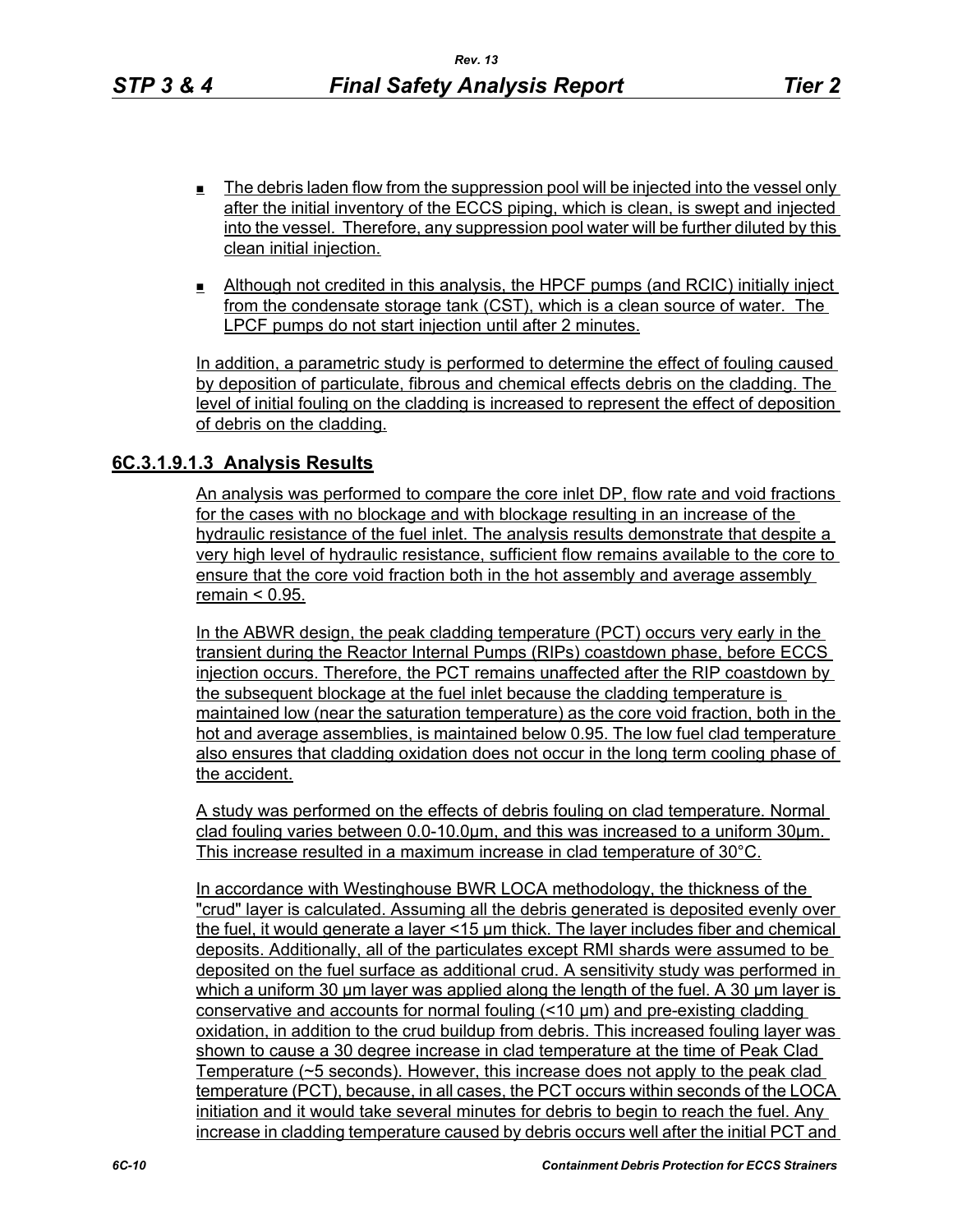would be bounded by the 30°C evaluation. Consequently, any heatup caused by subsequent fuel crud deposition will not impact this initial PCT.

The results of the analysis provide an acceptable core inlet differential pressure (DP), corrected for the flow rates to account for the fact that the flow rate will decrease differently in the test loop (supplied by a pump) vs. in the analysis (controlled by natural circulation head). This is shown in the equation below:

$$
\left[\frac{\Delta p_f}{\Delta p_i}\right]_{Test-Measured} = \left[\frac{\Delta p_f}{\Delta p_i}\right]_{LOCA-Aly} * \left(\frac{w_i}{w_f}\right)_{Ab}^2 \left(\frac{w_f}{w_i}\right)_{Test}^2
$$

Where subscript "*i*" denotes initial (i.e., unfouled conditions), "*f*" indicates fouled conditions, "*Aly*" refers to analysis, "*W*" is the flow rate into the assembly, and "∆p" is the hydraulic loss pressure drop from the bundle inlet to downstream of the third grid.

#### **6C.3.1.9.2 Test Plan**

A test facility is comprised of a fuel assembly mock-up, a pump, associated recirculation piping, and a mixing tank to add the debris. The test is conducted with a single partial height fuel assembly, including a fuel inlet nozzle, any integral debris filters, lower tie plate and fuel spacer grids. The cross-section of the fuel is modeled exactly; the length of the fuel assembly is reduced. The fuel assembly is unheated. The bypass flow paths are blocked for this test.

As described below, the testing will follow the test plan developed and implemented for the PWR Owners Group (PWROG) fuel debris capture testing with regard to debris preparation, addition of debris and monitoring pressure drop. This PWROG test plan is consistent with and accounted for revised NRC guidance for PWR's to respond to Generic Letter 2004-02 (Reference 6C-14). Several tests will be performed at a range of flow rates of 1 to 5 kg/sec (15.9 to 79.3 gpm) and at atmospheric pressure and ambient temperature. These flow rates are representative of the flow at recirculation conditions. The atmospheric pressure and ambient temperature result in a viscosity that is conservative with respect to pressure drop due to debris blockage. The test is initiated at clean conditions to establish a flow representative of post-LOCA recirculation conditions. The flow is injected at the fuel assembly inlet. Once a steady state has been established, the debris (described in 6C.3.1.9.3) is added to the system in a manner consistent with NRC guidance identified in Item 5(a) in Section 6.2.2, Appendix A of Reference 6C-15. The particulate debris is added first and in such a way that it does not coagulate and therefore would be able to block more of the potential fiber mat interstices. Next, fibrous debris is added. The fiber is also added slowly and in small amounts so as to ensure that the fibrous debris does not coagulate but remains as individual fibers. Once all of the particulate and fibrous debris has been added, chemical surrogate debris is added. The chemical surrogate material is added in batches and slowly so that it does not coagulate. As described in 6C.3.1.9.3, below,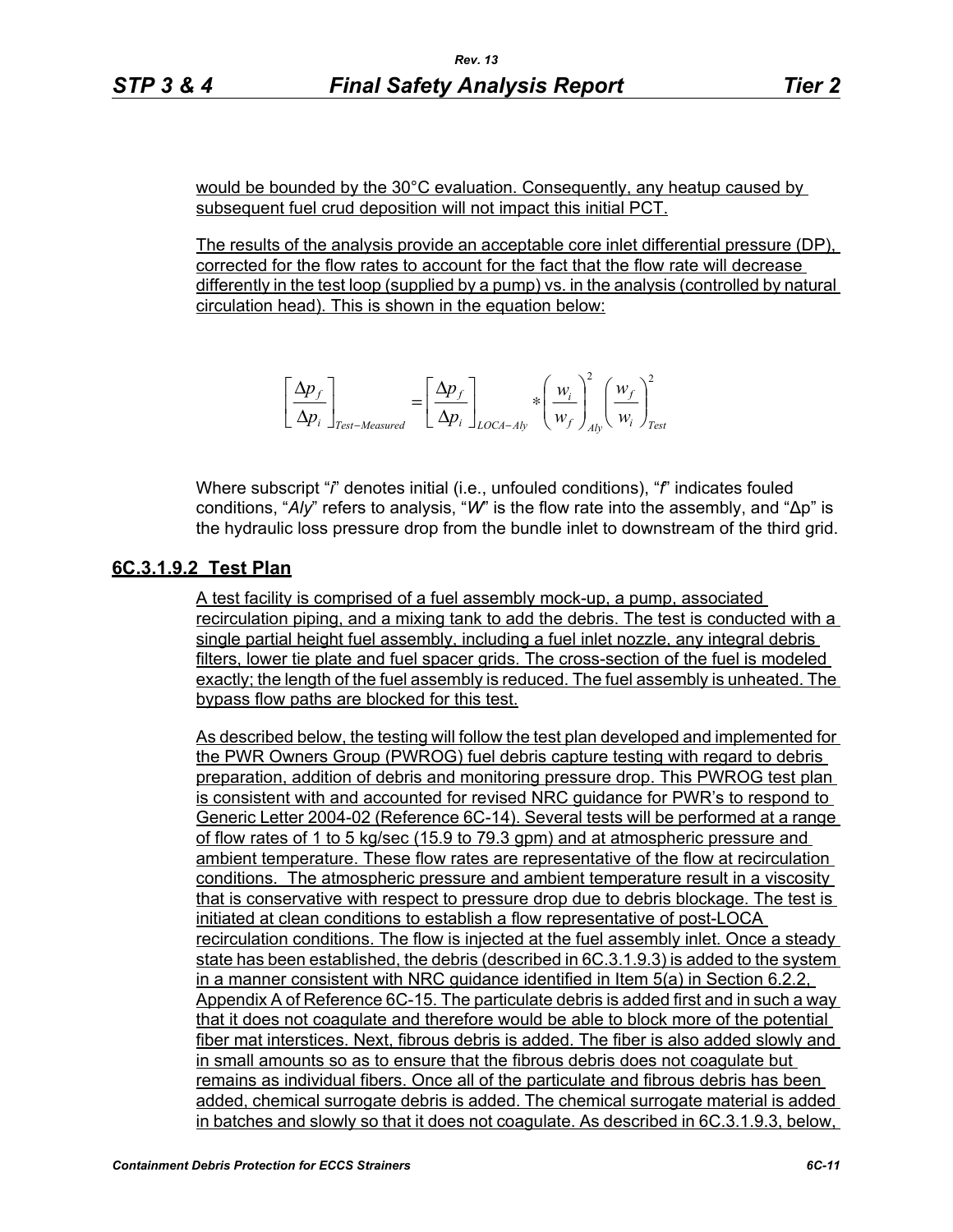the particulate debris surrogate is the same as was used in the PWROG fuel debris capture tests; silicon carbide having a dimension of 0.01 mm (10 microns) and the chemical surrogate debris is prepared using the method identified in WCAP-16530- NP-A (Reference 6C-16). The pressure drop across the inlet and the entire fuel assembly is monitored. In addition, the flow rate and coolant temperature are monitored. The test is run until all debris has been deposited in the system and a steady state pressure drop condition has been achieved. The above steps are consistent with the manner in which the PWROG fuel debris capture tests were performed.

## **6C.3.1.9.3 Debris Assumptions for Downstream Test**

The test is conducted using conservative assumptions regarding the debris that would be present in the suppression pool following a LOCA. The following debris types are included: (1) Coatings, (2) Sludge, (3) Dust/Dirt, (4) Rust Flakes, (5) RMI shards, (6) Latent Fiber, and (7) Aluminum oxy-hydroxide as a surrogate for potential non-particulate zinc and aluminum corrosion products. As noted previously, the aluminum oxy-hydroxide used as a chemical surrogate is prepared using the method identified in WCAP-16530-NP-A (Reference 6C-16). The first four debris types are conservatively assumed to be particles smaller than 2.1 mm and are therefore all assumed to pass through the ECCS strainers. For the RMI shards and latent fiber, an assessment of the amount of the debris passing through the strainer is performed. Based on the size distribution of stainless steel RMI destroyed during jet testing (and shown in Figure 3-7 of NUREG/CR-6808), 4.3% of the RMI within the break zone of influence is assumed to be shards smaller than 2.1 mm, and therefore small enough to pass through the strainers. Latent fiber debris upstream of the strainers is conservatively assumed to be 1 ft<sup>3</sup> of destroyed fibrous insulation fibers (fines) and therefore is all assumed to pass through the strainers.

The fibrous debris used in the test is prepared in the same manner as was done for the PWR Owners Group tests so as to be of a similar size (length) distribution. The particulate debris surrogate used in the test is the same as the particulate debris surrogate used for the PWR Owners Group tests and is silicon carbide having a nominal dimension of about 0.01 mm (10 microns). This particulate debris is a surrogate for all forms of particulate debris that are assumed to pass through the strainers. The use of small particulate debris in the test is conservative because, should a debris bed form, the small particulate provides for a densely packed debris bed that maximizes potential pressure drop.

The total debris amounts that are the basis for the test are shown below: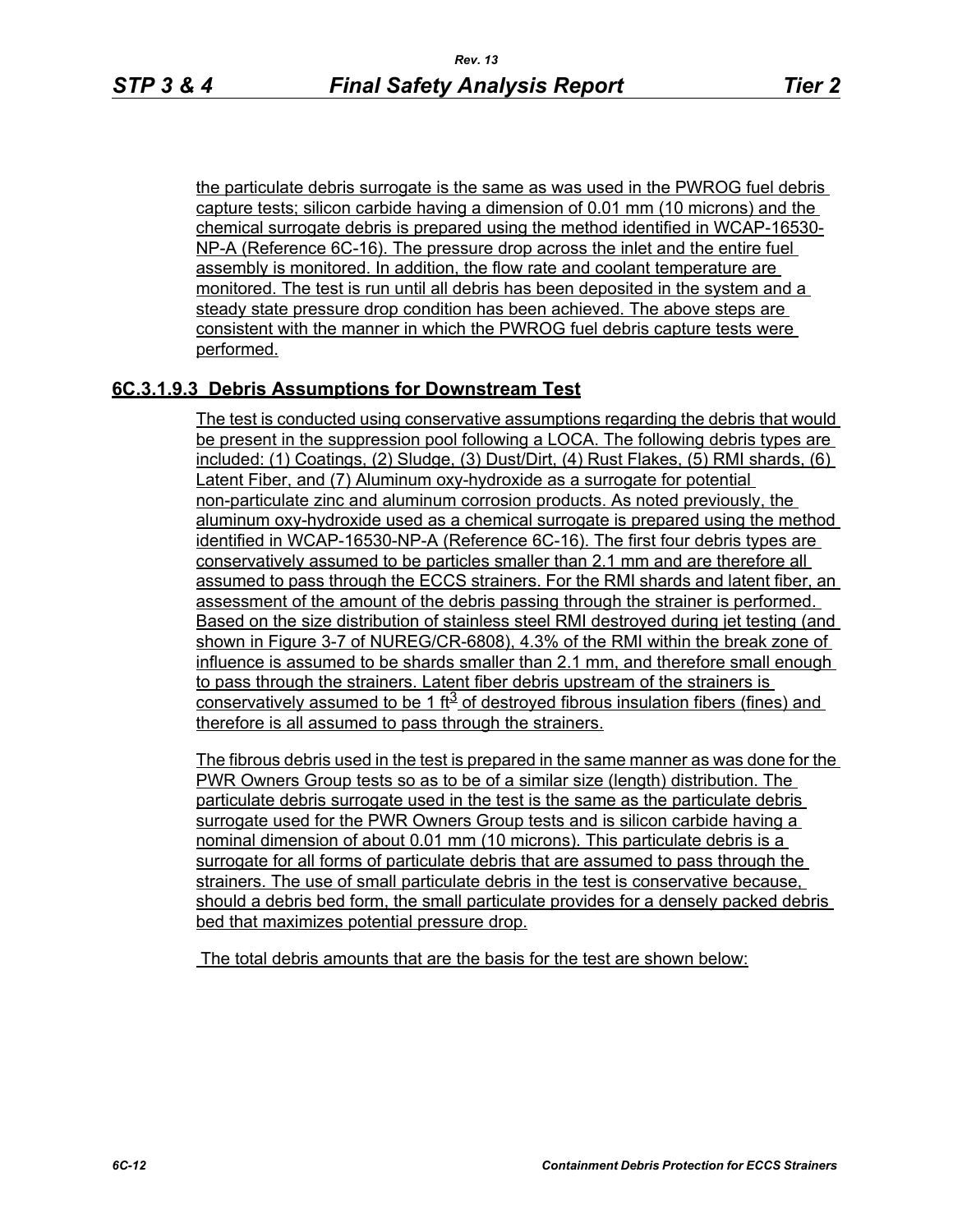| <b>Debris Type</b>          | <b>Debris Assumed in Downstream</b><br><b>Fuel Effects Test</b> |
|-----------------------------|-----------------------------------------------------------------|
| <b>Coatings</b>             | 38 lbs. (Note 1)                                                |
| <b>Sludge</b>               | 195 lbs                                                         |
| Dust/Dirt                   | 150 lbs.                                                        |
| <b>Rust Flakes</b>          | 50 lbs.                                                         |
| <b>Stainless Steel RMI</b>  | 926 ft <sup>2</sup>                                             |
| <b>Latent Fiber (fines)</b> | 1 ft <sup>3</sup>                                               |
| <b>Aluminum Precipitate</b> | 0.11 lbs. (Note 2)                                              |
| <b>Zinc Precipitate</b>     | 58.6 lbs. (Note 2)                                              |

Note 1: The URG value of 85 lbs of coatings is reduced by the mass of inorganic zinc primer (47 lbs.) that is accounted for by 58.6 lbs of zinc oxide precipitate

Note 2: Aluminum oxy-hydroxide is used as a surrogate for both zinc and aluminum corrosion products

Since there are 872 fuel assemblies in the core, the above debris amounts are reduced by a factor of 1/872. The test assembly debris load will be increased by a factor based upon the hot assembly power factor to account for the possibility of non-uniform debris deposition and non-uniform flow between assemblies.

#### **6C.3.1.10 Summary**

In summary, there is reasonable assurance that the downstream effects of material passing through the suction strainers will not adversely affect the fuel or other components. This conclusion is based upon the low potential for generating debris in the ABWR, the tortuous path for any debris to enter the wetwell from the drywell, the cleanup provisions for the water in the wetwell, the small quantity of conservatively assumed chemical debris, the small size of the holes in the suction strainers that filter out most debris, quarterly/periodic surveillance of HPCF, RHR, and RCIC systems which provides further assurance of the absence of debris which could affect their readiness for water injection capability, and diversity of injection points for ECCS into the core. Furthermore, additional case studies have shown that even a complete blockage of a fuel assembly can be accommodated because designed bypass flow around the fuel assembly inlet is sufficient by itself to provide fuel assembly cooling post LOCA. Finally, even if the fuel assembly inlet is blocked completely and there is minimal bypass flow, the HPCF is sufficient by itself to provide flow from above the core to keep the fuel from exceeding Appendix K limits. These studies demonstrate that the ABWR has substantial defense in depth.

The test described in Subsection 6C.3.1.9 will be performed on the fuel to be used in the initial fuel cycle to confirm that debris will not adversely affect the fuel.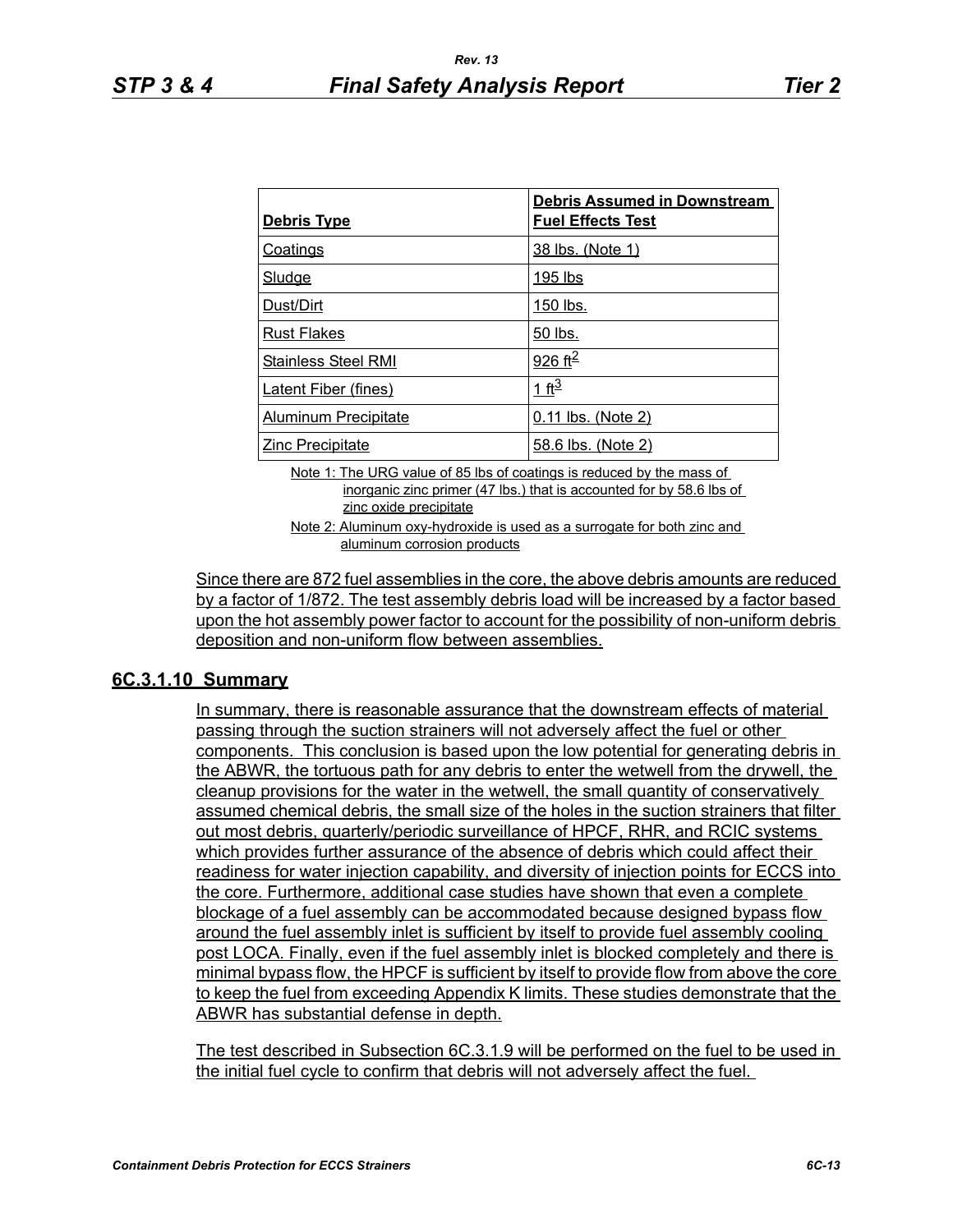## **6C.3.2 Evaluation of Downstream Effects on Major Components**

The effects of debris passing through the strainers on downstream components such as pumps, valves, and heat exchangers will be evaluated using the methodology described in WCAP-16406-P "Evaluation of Downstream Sump Debris Effects in Support of GSI-191" along with the accompanying NRC Safety Evaluation. The WCAP includes equations for determining wear on surfaces exposed to the fluid stream due to various types of debris; e.g., paint chips or RMI shards. Methodologies for evaluating the potential for blockage of small clearances due to downstream debris are also included in the WCAP. The WCAP also identifies the acceptance criteria for these downstream components. The materials and clearances for the valves, pumps, and heat exchangers downstream of the ABWR ECCS suction strainers are essentially the same as the materials and clearances for the valves, pumps, and heat exchangers downstream of the PWR containment sump suction strainers. Therefore, the application of the WCAP methodology for the ABWR is appropriate.

The evaluation of the effects of bypassed debris on downstream components will be submitted as part of the overall downstream effects evaluation, which will be provided to the NRC at least 18 months prior to fuel load (COM 6C-1).

#### **6C.4 Discussion Summary**

*In summary, the ABWR design includes the necessary provisions to prevent*  deleterious *debris from entering the ECCS and impairing the ability of the RCIC, HPCF, and RHR systems to perform their required post-accident functions. Specifically, the ABWR does the following:*

- *(1) The design is resistant to the transport of debris to the suppression pool.*
- *(2) The suppression pool liner is stainless steel, which significantly reduces corrosion products.*
- *(3) The SPCU system will provide early indication of any potential problem.* Low SPCU pump suction pressure can provide early indication of debris present in the suppression pool and permit the plant operator to take appropriate corrective action.
- *(4) The SPCU System operation will maintain suppression pool cleanliness.*
- (5) Visual inspection of the suction strainers is performed each refueling outage.
- (6) *(5) The equipment installed in the drywell and wetwell minimize the potential for generation of debris.*
- (7) *The ECCS suction strainers*The cassette-type ECCS strainers *meet the current regulatory requirements unlike the strainers at the incident plants.*
- *(7) The RHR suction strainers will apply an additional factor of 3 design margins.*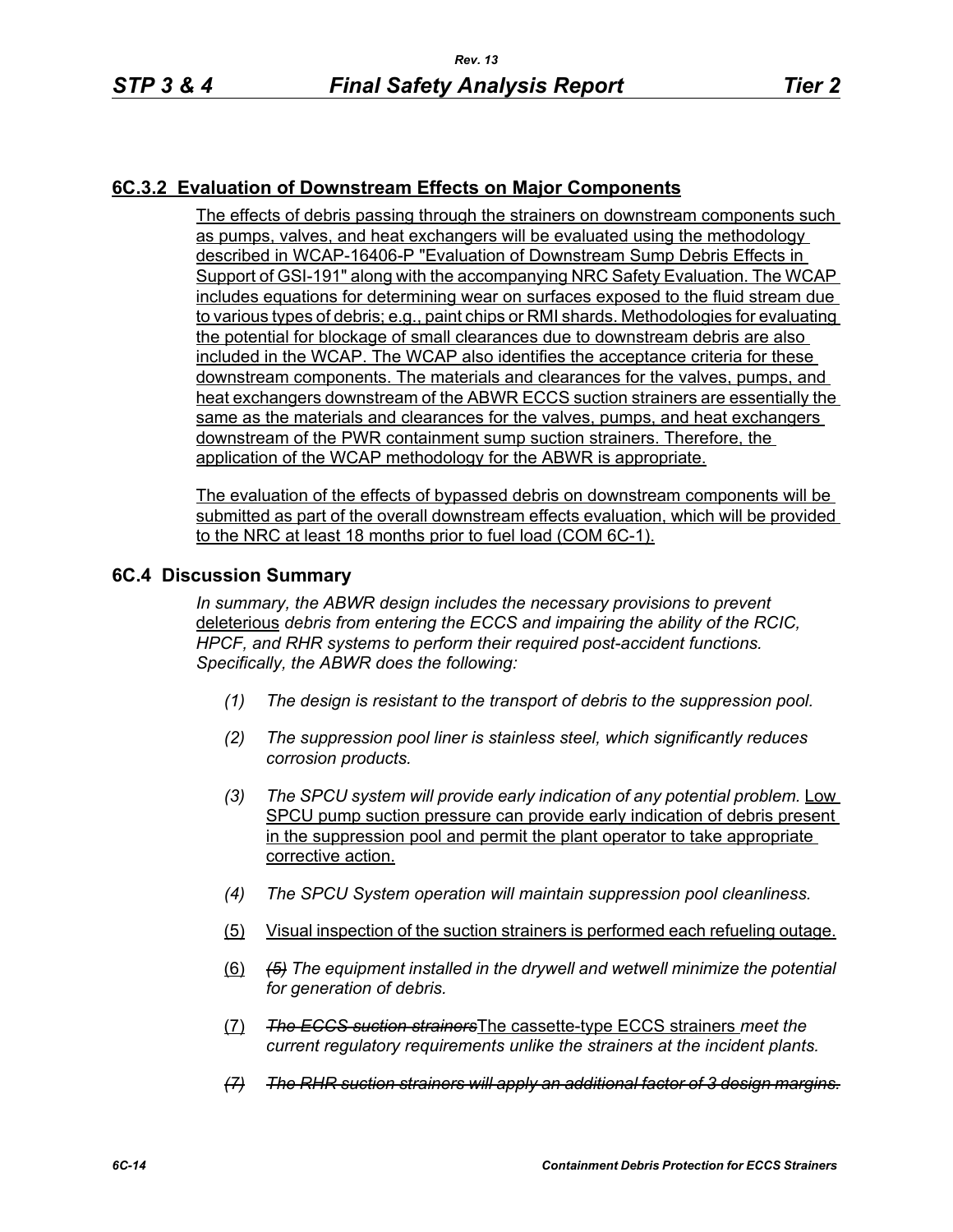*(8)* Plant housekeeping and Foreign Material Exclusion (FME) procedures assure pool cleanliness prior to plant operation and over plant life such that no significant debris is present in the suppression pool or upper drywell.

#### *6C.5 Strainer Sizing Analysis Summary*

*A preliminary analysis was performed to assure* The strainer sizing analysis assures *that the above requirements could be* are *satisfied using strainers compatible with the suppression pool design as shown by Figure 1.2-13i. The following summarizes the results, which indicate strainer sizes that are acceptable within the suppression pool design constraints.*the strainer sizing analysis.

*Each loop of an ECCS system has a single*pair of *suppression pool suction strainer configured in a T shape with a screen region*the strainers *at the two ends of the T cross member. Analysis determined the area of each screen region*strainer. *Thus, RHR with three loops has six screen regions*strainers*. The HPCF with two loops has four screen regions*strainers*, and the RCIC has two screen regions*strainers*. The characteristic dimension given for the screens in the results below indicates a surface area consisting of a circle with a diameter of the dimension plus a cylinder with a diameter and length of the dimension.*The characteristic dimensions to calculate a surface area for cassette type strainer are given as follows,

- (1) Depth of filter pocket
- (2) Width of filter pocket
- (3) Length of strainer
- (4) Diameter of strainer

*By the requirements above, all of the debris* postulated to be in the suppression pool *deposits on the strainers. The distribution of debris volume to the strainer regions was determined as a fraction of the loop flow splits based on runout flow. Debris on the screen creates a pressure drop as predicted by NUREG-0897*NUREG/CR-6224 and NUREG/CR-6808, *which is referenced by R.G. 1.82. The equation for NUKONTM insulation on page 3-59 of NUREG-0897 was used for this analysis. The NUKONTM debris created pressure drop equation is a function of the thickness of debris on the screen (which is a function of debris volume), the velocity of fluid passing through the screen (runout flow used), and the screen area.* Pressure drop caused by the mixed particulates and fiber bed is calculated by the equation shown on NUREG/CR-6224, Appendix B. The following parameters play an important part in the function of this equation for pressure drop caused by mixed bed.

- (1) Thickness of debris on screen
- (2) Characteristic shape of debris type
- (3) Rate of particulate mass to fiber debris mass
- (4) Velocity of fluid passing through the screen (runout flow used)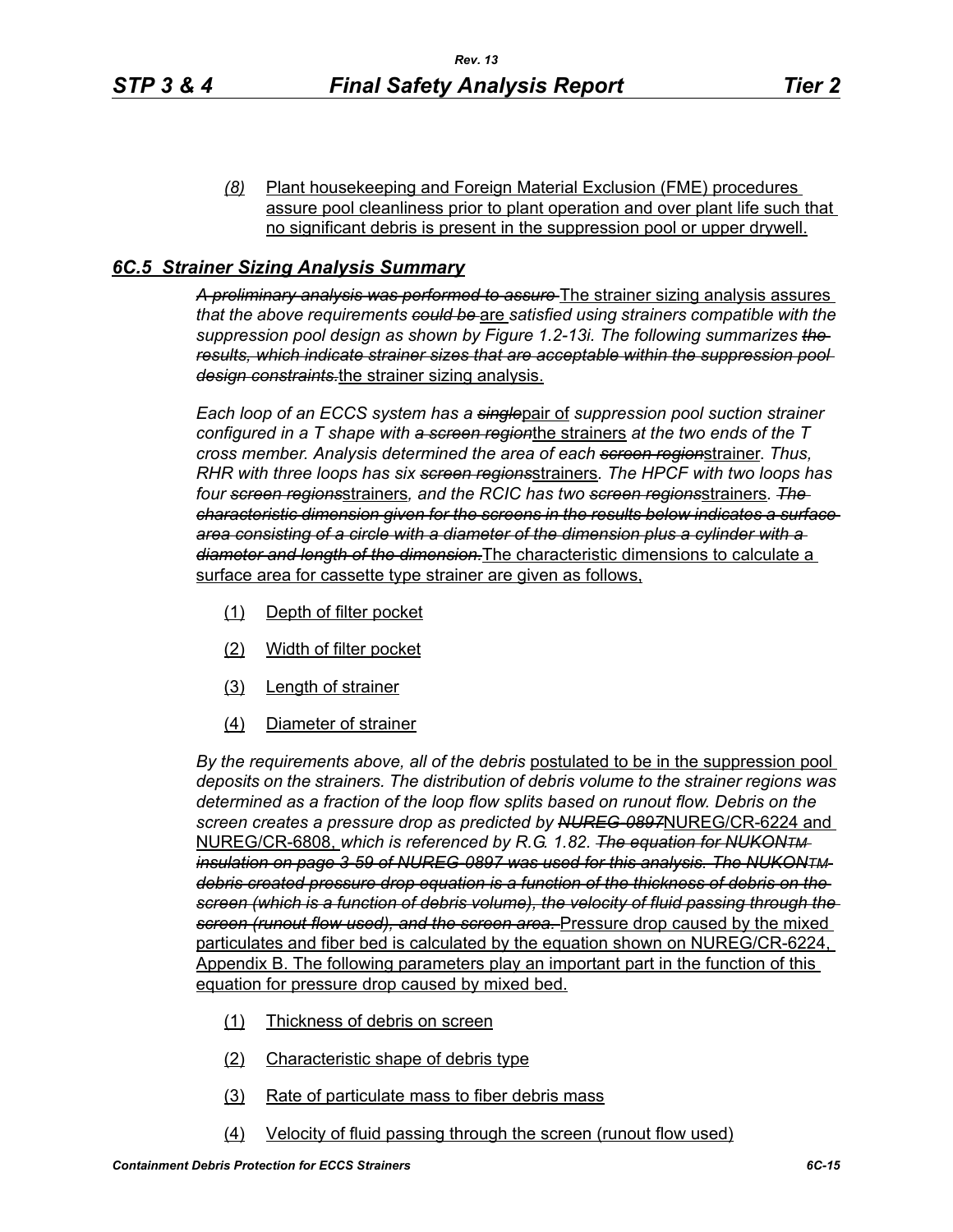Pressure drop is calculated by the equation shown on NUREG/CR-6808 for RMI. *The debris created pressure drop was applied in an equation as follows; the static head at the pump inlet is equal to the hydraulic losses through the pipe and fittings, plus the pressure drop through the debris on the strainers, plus the hydraulic loss through the unplugged strainer, plus a margin equal to approximately 10% of the static head at the pump inlet, and plus the required NPSH. The static head takes into account the suppression pool water level determined by the draw down calculated as applicable for a main steam line break scenario. A summary provided in Table 6C-1, and a summary of the analysis results is provided in Table 6C-2.*

*By making realistic assumptions, the following additional conservatisms are likely to occur, but they were not applied in the analysis. No credit in water inventory was taken for water additions from feedwater flow or flow from the condensate storage tank as injected by RCIC or HPCF. Also, for the long term cooling condition, when suppression pool cooling is used instead of the low pressure flooder mode (LPFL), the RHR flow rate decreases from runout (1130 m3/h) to rated flow (954 m3/h), which reduces the pressure drop across the debris.*

In summary, the analytical process for sizing of the strainers is based on debris generation, debris transport and a head loss evaluation in accordance with the Utility Resolution Guidance (NEDO-32686-A), supplemented by an assumption of latent fiber. This analytical method will be used to implement the ITAAC as shown in Tier 1. ITAAC 2.4.1.4.c, 2.4.2.3.g, and 2.4.4.3.j.

## **6C.5.1 ECCS Suction Strainer Sizing Design Basis**

The ECCS suction strainer design, which is described in Appendix 6C.2 and its associated references, is the same as the design for the Reference Japanese ABWR (see References 6C-11, 6C-12 and 6C-13), and the strainers will have at least the same area as the Reference Japanese ABWR strainers. Application of the Reference Japanese ABWR ECCS suction strainer design is conservative for the following reasons:

- The sizing of the Reference Japanese ABWR strainers is based on the methodology defined in the BWROG's Utility Resolution Guideline (URG) (Reference 6C-3).
- The Reference Japanese ABWR primary containment includes fibrous and calcium silicate thermal insulation, both of which are significant contributors to strainer head loss. The only type of thermal insulation allowed inside the primary containment is all stainless steel reflective metal insulation (RMI), which results in a much lower head loss across the ECCS suction strainers.

The application of the reference Japanese ABWR strainer head loss analysis is less conservative in one area. Section 6C.3 and Regulatory Guide 1.82, Rev. 3 state that the head loss calculations are to be performed at pump runout flow rate conditions. For the reference Japanese ABWR, these calculations were performed at design flow rate conditions. Because pump runout flow rate is greater than design flow rate and strainer head loss is proportional to flow rate, a higher suction strainer head loss is calculated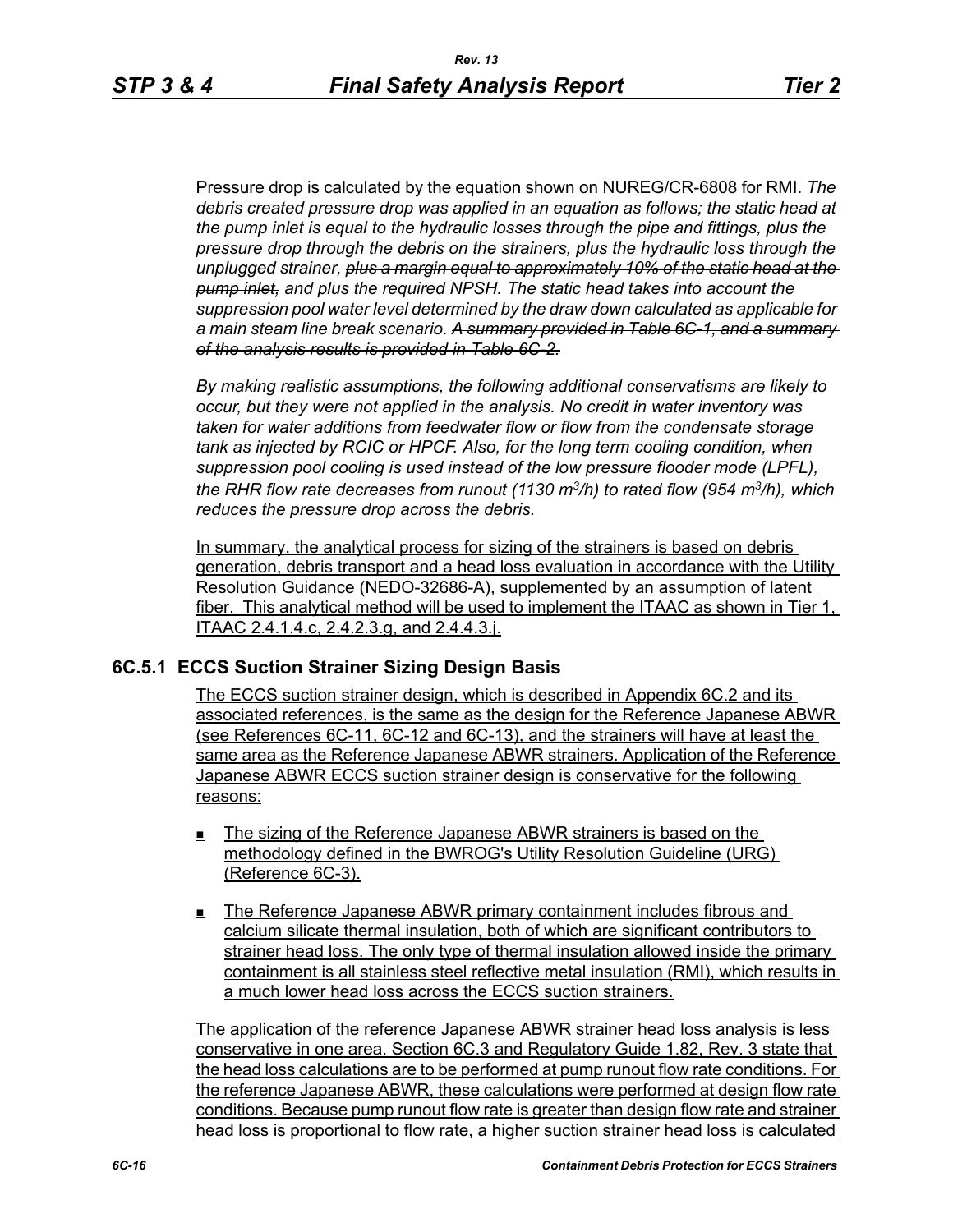at runout flow rate. However this higher head loss is more than compensated by other changes made compared with the reference Japanese ABWR, including the removal of fibrous and calcium silicate insulation materials from the containment. Consequently, the use of the reference Japanese ABWR for the licensing basis for is conservative. This evaluation is documented in Reference 6C-13.

The expected cleanliness of the ABWR primary containment is supported by operating experience from one of the oldest Japanese ABWRs. Specifically, an inspection at this plant recovered items from the suppression pool, including tape fragments, plastic sheet fragments, and short segments of rope. None of these types of items were reported in the drywell as a result of that inspection, and no such items were reported in either the drywell or suppression pool during the previous inspection 2 years earlier. To account for the potential that there might be a few similar items inadvertently left in the primary containment during the life of the plant, it is assumed that 2 filter pockets on each ECCS strainer are completely blocked by miscellaneous latent debris.

#### **6C.6 References**

- 6C-1 Debris Plugging of Emergency Core Cooling Suction Strainers, NRC Bulletin No. 93-02, May 11, 1993.
- 6C-2 Water Sources for Long-Term Recirculation Cooling Following a Loss-of-Coolant Accident, NRC Reg. Guide 1.82, Revision 3.
- 6C-3 Utility Resolution Guidance for ECCS Suction Strainer Blockage. NEDO-32686-A.
- 6C-4 Parametric Study of Potential for BWR ECCS strainer Blockage Due to LOCA Generated Debris, NUREG/CR-6224.
- 6C-5 Knowledge Base for Effect of debris on Pressurised Water Reacter Emergency Core Cooling Sump Performance, NUREG/CR-6808
- 6C-6 Not Used.
- 6C-7 NRC Generic Letter (GL) 97-04, Assurance of Sufficient Net Positive Suction Head for Emergency Core Cooling and Containment Heat Removal Pumps, dated October 7, 1997
- 6C-8 NRC Generic Letter (GL) 98-04, Potential for Degradation of the Emergency Core Cooling System and the Containment Spray System After a Loss-Of-Coolant Accident because of Construction and Protective Coating Deficiencies and Foreign Material in Containment, dated July 14, 1998.
- 6C-9 Not Used.
- 6C-10 Not Used.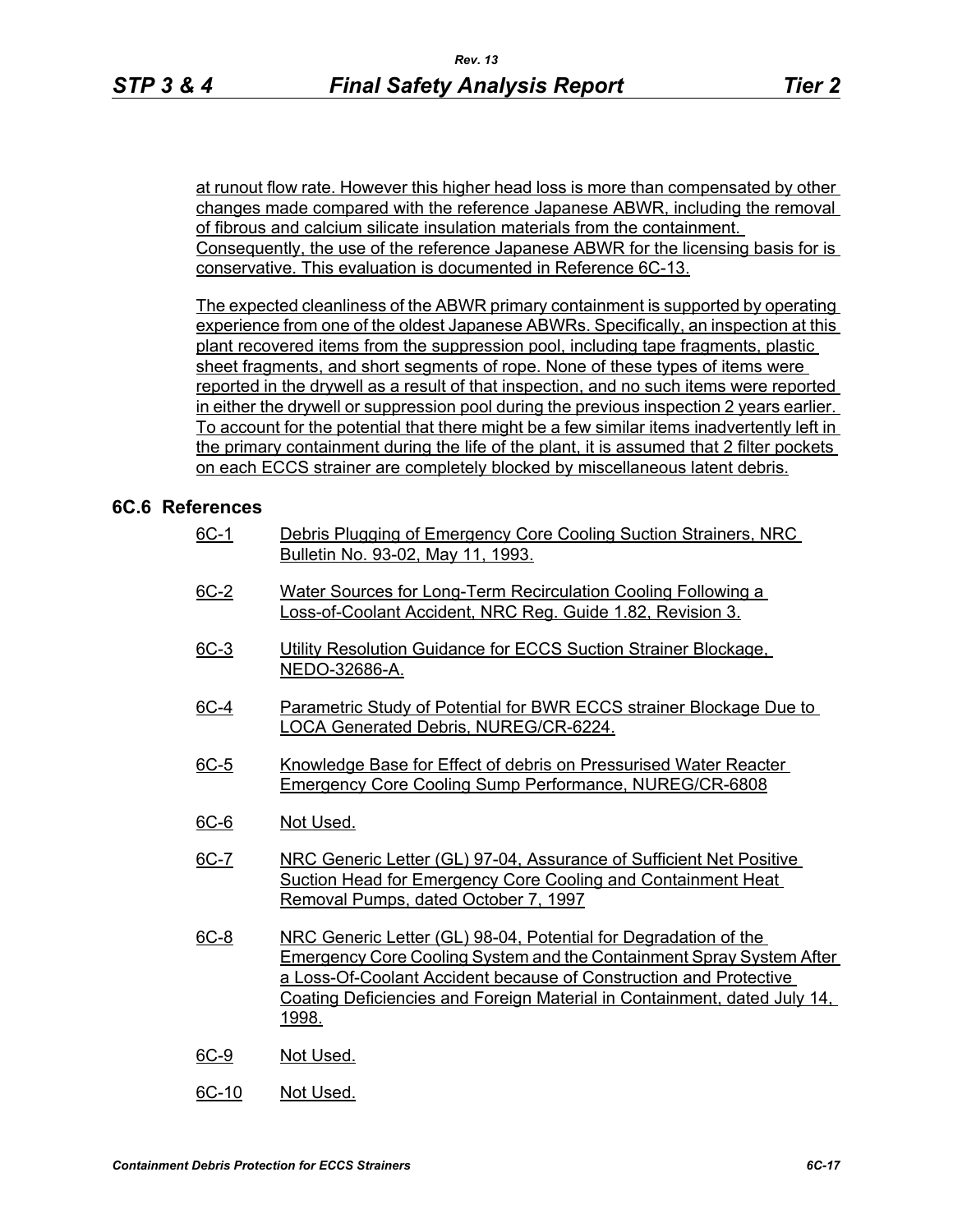- 6C-11 The Evaluation Report for Net Positive Suction Head of Pump in Emergency Core Cooling System, STP Doc. U7-RHR-M-RPT-DESN-0001, Rev. B, February 10, 2010.
- 6C-12 The Supplementary Document for the Head Loss Evaluation Report of Japanese ABWR ECCS Suction Strainer, STP Doc. U7-RHR-M-RPT-DESN-0002, Rev. C, February 10, 2010.
- 6C-13 The Evaluation Example of the Head Loss of the ECCS Suction Strainer and Pipe in the ECCS Pump Run-out Flow Condition, STP Doc. U7-RHR-M-RPT-DESN-0003, Rev. A, May 27, 2009.
- 6C-14 Letter from W. H. Ruland (NRC) to A. R. Pietrangelo (NEI), 'Revised Guidance for Review of Final Licensee Responses to Generic Letter 2004-02, "Potential Impact of Debris Blockage on Emergency Recirculation During Design Basis Accidents at Pressurized-Water Reactors," dated March 28, 2008, ADAMS Accession Number ML080230112.
- 6C-15 Enclosure 1 to ML080230112, "NRC Staff Review Guidance Regarding Generic Letter 2004-02 Closure in the Area of Strainer Head Loss and Vortexing," dated March 2008, ADAMS Accession Number ML080230038.
- 6C-16 WCAP-16530-NP-A, "Evaluation of Post-Accident Chemical Effects in Containment Sump Fluids to Support GSI-191," Westinghouse Electric Company LLC, dated March 2008.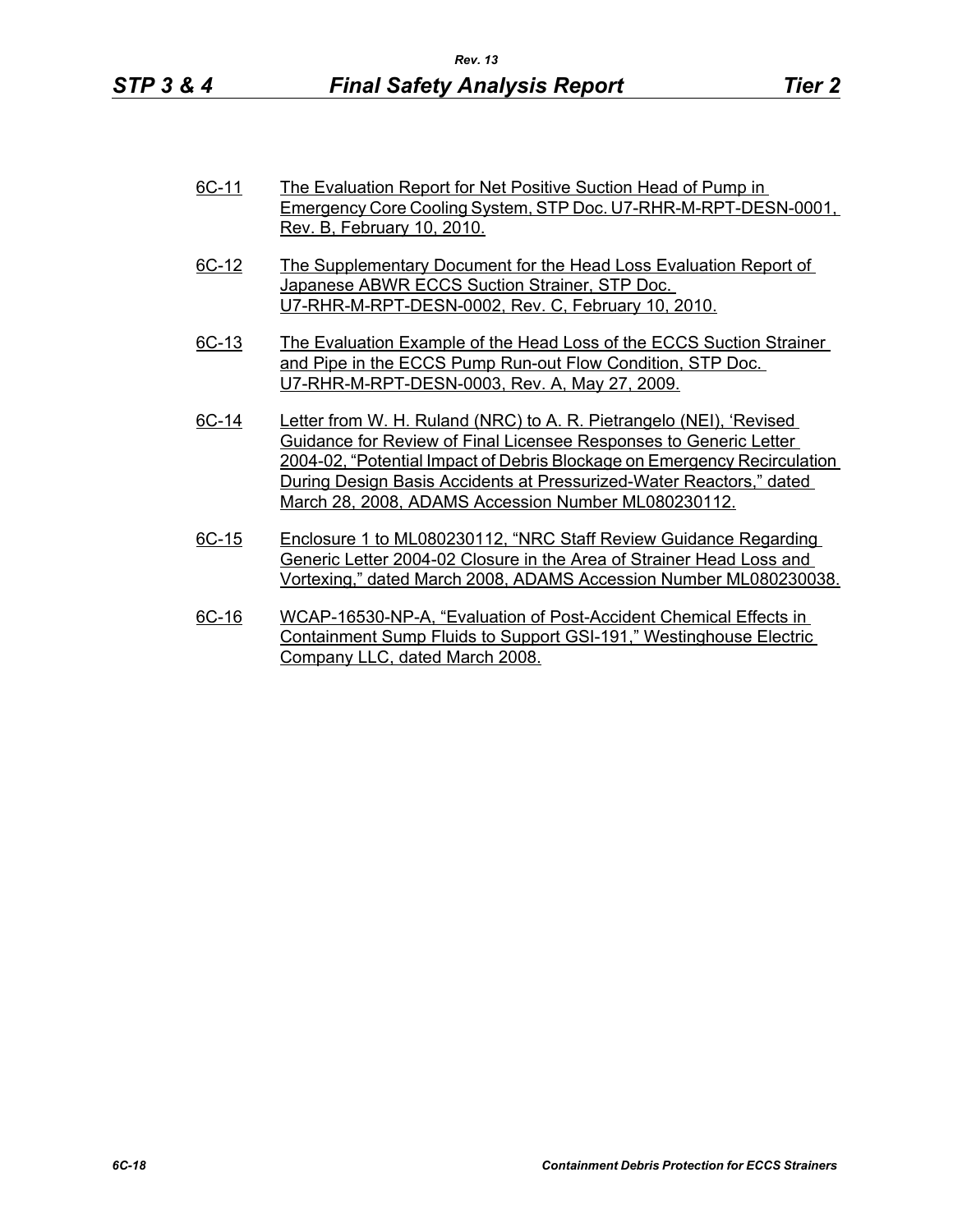| Estimated debris created by a main steam line break | 26m <sup>3</sup>            |
|-----------------------------------------------------|-----------------------------|
| RHR runout flow (Figure 5.4-11, note 13)            | $1130 \text{ m}^3/\text{h}$ |
| HPCF runout flow (Table 6.3-8)                      | $890 \text{ m}^3/\text{h}$  |
| RCIC controlled constant flow (Table 5.4-2)         | $182 \text{ m}^3/\text{h}$  |
| Debris on RHR screen region, 3 RHR loops operating  | $0.434 \text{ m}^3$         |
| Debris on HPCF screen region                        | $0.369 \text{ m}^3$         |
| Debris on RCIC screen region                        | $0.097 \text{ m}^3$         |
| RHR required NPSH (Table 6.3-9)                     | 2.4 m                       |
| HPCF required NPSH (Table 6.3-8)                    | 2.2 m                       |
| RCIC required NPSH (Table 5.4-2)                    | <del>7.3 m</del>            |
| RHR pipe, fittings and unplugged strainer losses1   | 0.60 m                      |
| HPCF pipe, fittings and unplugged strainer losses*  | 0.51 m                      |
| RCIC pipe, fittings and unplugged strainer losses*  | 0.39 m                      |
| Suppression pool static head above pump suction     | 5.05 m                      |

**Table 6C-1 Debris Analysis Input ParametersNot Used**

#### *] Calculated hydraulic losses*

#### **Table 6C-2 Results of AnalysisNot Used**

| RHR screen region area/characteristic dimension  | $5.66 \text{ m}^2/1.20 \text{ m}$ |
|--------------------------------------------------|-----------------------------------|
| HPCF screen region area/characteristic dimension | $1.46 \text{ m}^2/0.61 \text{ m}$ |
| RCIC screen region area/characteristic dimension | $0.27 \text{ m}^2/0.26 \text{ m}$ |
| Total ECCS screen region area                    | $40.0 \text{ m}^2$                |